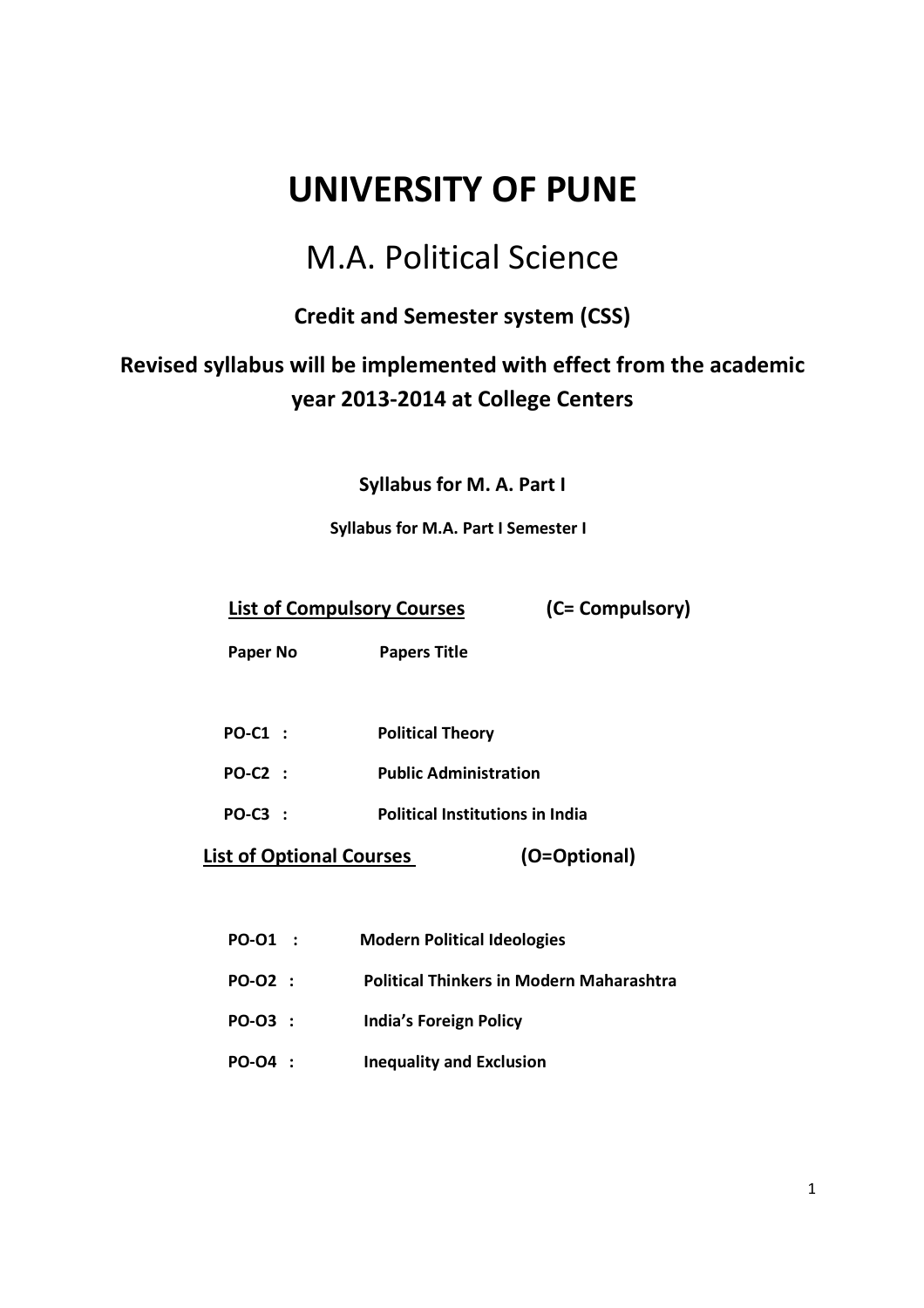# **UNIVERSITY OF PUNE**

# **Political Science**

# **Syllabus for M. A. Part I**

# **Syllabus for M.A. Part I Semester II**

| <b>List of Compulsory Courses</b> | (C= Compulsory) |
|-----------------------------------|-----------------|
|                                   |                 |

| Paper No | <b>Papers Title</b> |
|----------|---------------------|
|----------|---------------------|

| $PO-C4$ : | <b>Public policy</b>            |
|-----------|---------------------------------|
| $PO-CS$ : | <b>Issues in World Politics</b> |
| $PO-C6$ : | <b>Comparative Politics</b>     |

 **List of Optional Courses (O=Optional)** 

| PO-05 :        | <b>Political Process in Maharashtra</b> |
|----------------|-----------------------------------------|
| PO-06 :        | <b>State Politics in India</b>          |
| PO-07 :        | Human Rights                            |
| <b>PO-08 :</b> | <b>Social Movement in India</b>         |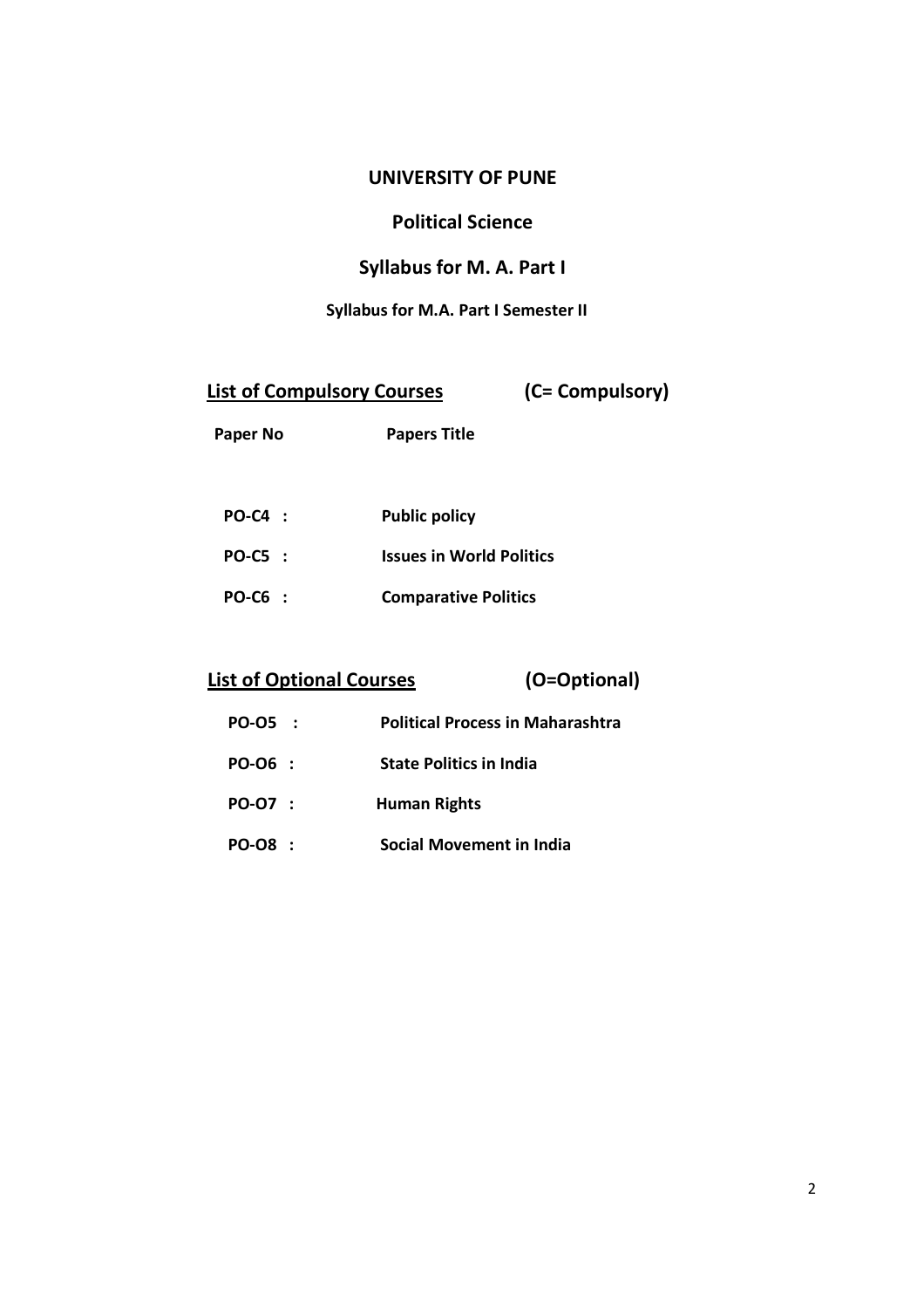# **Compulsory paper**

# **Semester –I**

# **M.A. Part -I (Political Science)**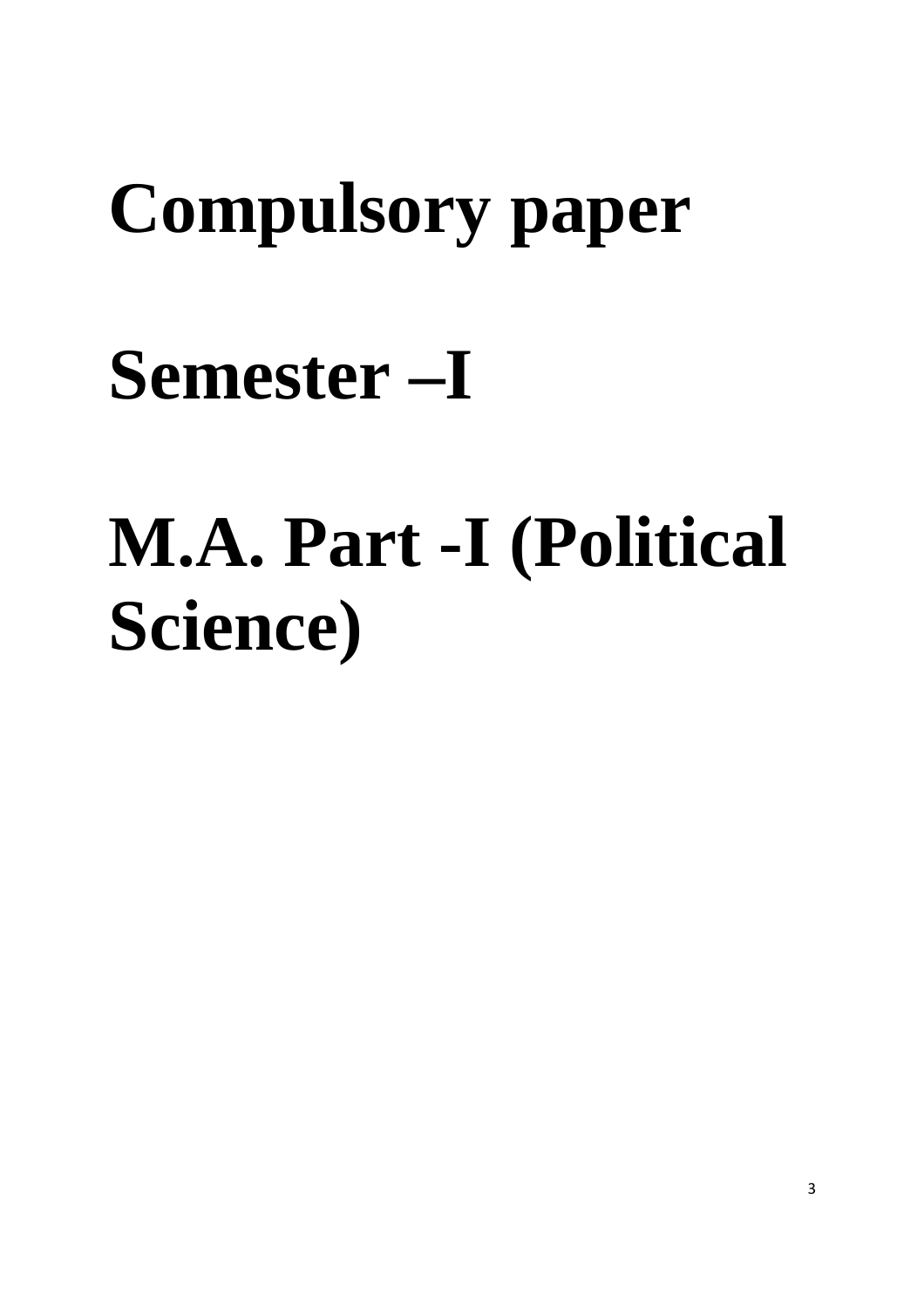# **Compulsory Paper Semester- I M.A. Part-I (Political Science)**

# **PO-C1 : Political Theory**

------------------------------------------------------------------------------------------------------------------

-------------------------------------------------------------------------------------------------------------

**Objectives:** This Course introduces Political Theory as a distinctive area of inquiry that is integral to the study of politics. It highlights contemporary normative debates and places them in a historical perspective. The Course projects the global and interdisciplinary orientation of Political Theory. It also emphasises the interplay of theory and practice in the political process.

- **1. Political Theory:** Nature, Significance and Resurgence.
- **2. Contemporary Perspectives**: Liberal, Marxist, Feminist and Communitarian.
- **3. State and Citizen:** Political Obligation, Resistance and Civil Disobedience.
- **4. Key Concepts I**: Liberty, Equality and Fraternity.
- **5. Key Concepts II**: Justice, Rights and Duties.
- **6. Theories of Democracy**: Liberal, Radical and Cosmopolitan.

### **Readings:**

- 1. Bhargava Rajeev and Ashok Acharya (eds.), 2008/2011, *Political Theory*/ *Rajakiya Siddhanta* (Marathi translation), Delhi, Pearson
- 2. Goodwin Barbara, 2004, *Using Political Ideas*, Chichester, John Wiley & Sons.
- 4. Hampton Jean, 1998, *Political Philosophy*, New Delhi, Oxford University Press.
- 5. Kulkarni Mangesh (ed.), 2011, *Interdisciplinary Perspectives in Political Theory*, New Delhi/Thousand Oaks, Sage
- 6. Kymlicka Will, 2002, *Contemporary Political Philosophy*, Oxford, Oxford University Press.
- 7. Knowles Dudley, 2001, *Political Philosophy*, London, Routledge
- 8. Pierson Christopher, 2004, *The Modern State*, London, Routledge.
- 9. Rege M. P., 2005, *Swatantrya, Samata ani Nyaya*, Mumbai, Shanta Rege.
- 10. Swift Adam, 2001, *Political Philosophy*, Cambridge, Polity.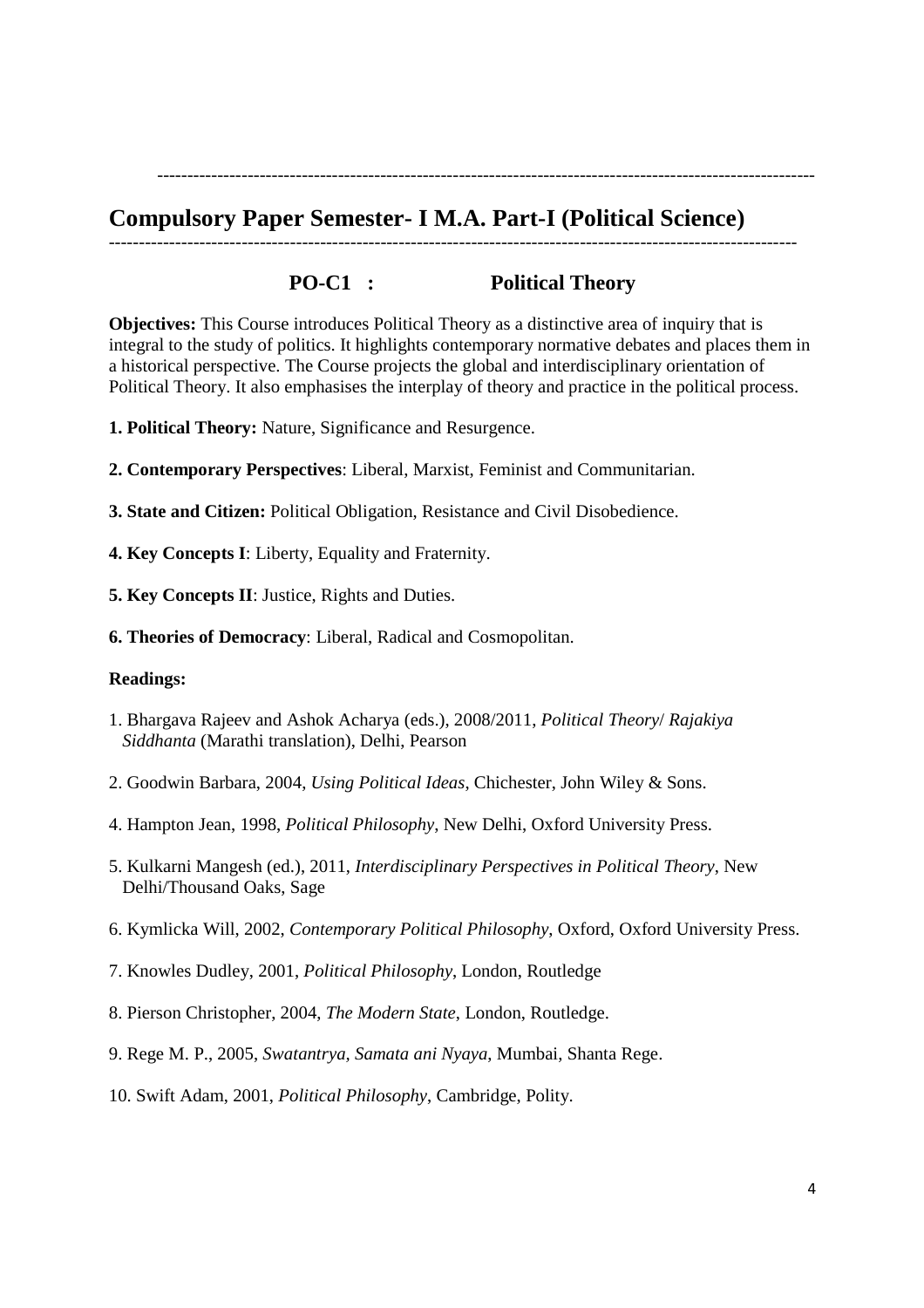# **Compulsory Paper Semester- I M.A. Part-I (Political Science)**

**PO-C2 : Public Administration** 

------------------------------------------------------------------------------------------------------------------

-----------------------------------------------------------------------------------------------------------------

**Objectives**: This course seeks to help students understand important concepts, approaches and theories of public administration. The course aims to equip students with understanding of the latest developments in the field of Public Administration. The course will be useful for students who seek to understand and analyze broad transformations in the study of public administration in the course of changes in socio-economic and political life.

- **1. Public Administration**: Nature and Scope, Private-Public Debate
- **2. Evolution of Public Administration**: Classical, Neo-classical, New Public Administration, Development Administration.
- **3. Major Approaches to the Study of Public Administration:** Bureaucratic Approach, Decision-Making, Systems Approach, Public Choice
- **4. Governance**: Good Governance Practices and Reforms, Public Sector in the context of Liberalization.
- **5. Accountability and Control**: Administrative and Financial Accountability, Civil Society and Public Administration.
- **6. Contemporary Public Administration:** New Public Management, Ethics in Public Administration.

### **Readings:**

1. Bhattacharya Mohit, 2008, *New Horizons of Public Administration*, New Delhi; Jawahar Publishers, 5th Edition.

2. Dhameja Alka (ed.), 2003, *Contemporary Debates in Public Administration*, New Delhi; Prentice-Hall India

3. Goel S.L., 2003, *Public Administration: Theory and Practice*, New Delhi; Deep and Deep Publishers.

4. Maheshwari S.R., 2003, *Administrative Theory: An Introduction*, New Delhi; MacMillan

5. Medury Uma, 2010, *Public Administration in the Globalization Era*, New Delhi; Orient Blackswan.

6. Nicholas Henry, 2004, *Public Administration and Public Affairs*, New Delhi; Prentice-Hall India, 8th Edition.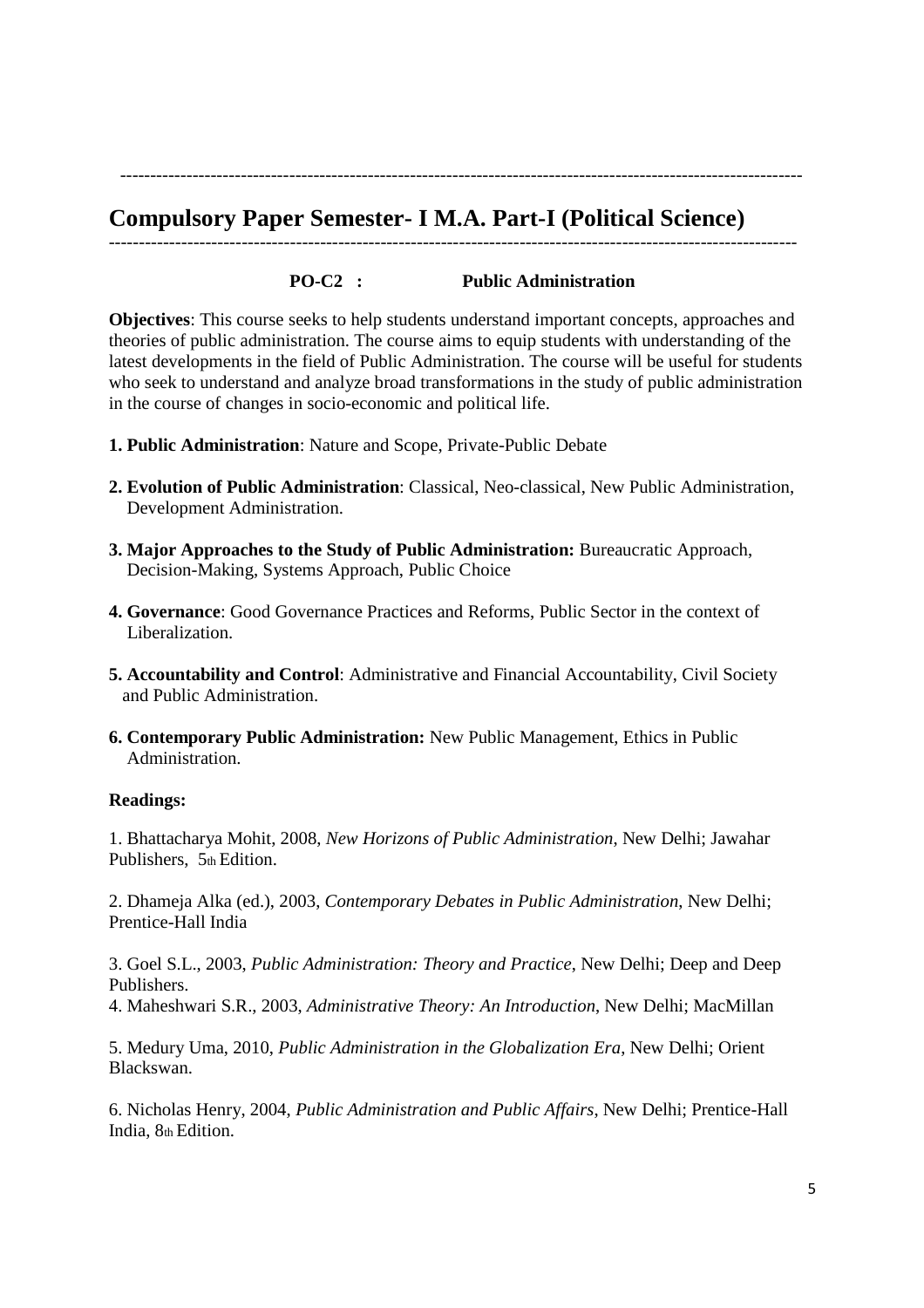7. Shafritz Jay M. (ed.), 2007, *Defining Public Administration*, Jaipur; Rawat Publications, Indian Reprint.

8. Shafritz Jay M. and Albert C. Hyde (ed.), 1987, *Classics of Public Administration*, Chicago, Illinois, The Dorsey Press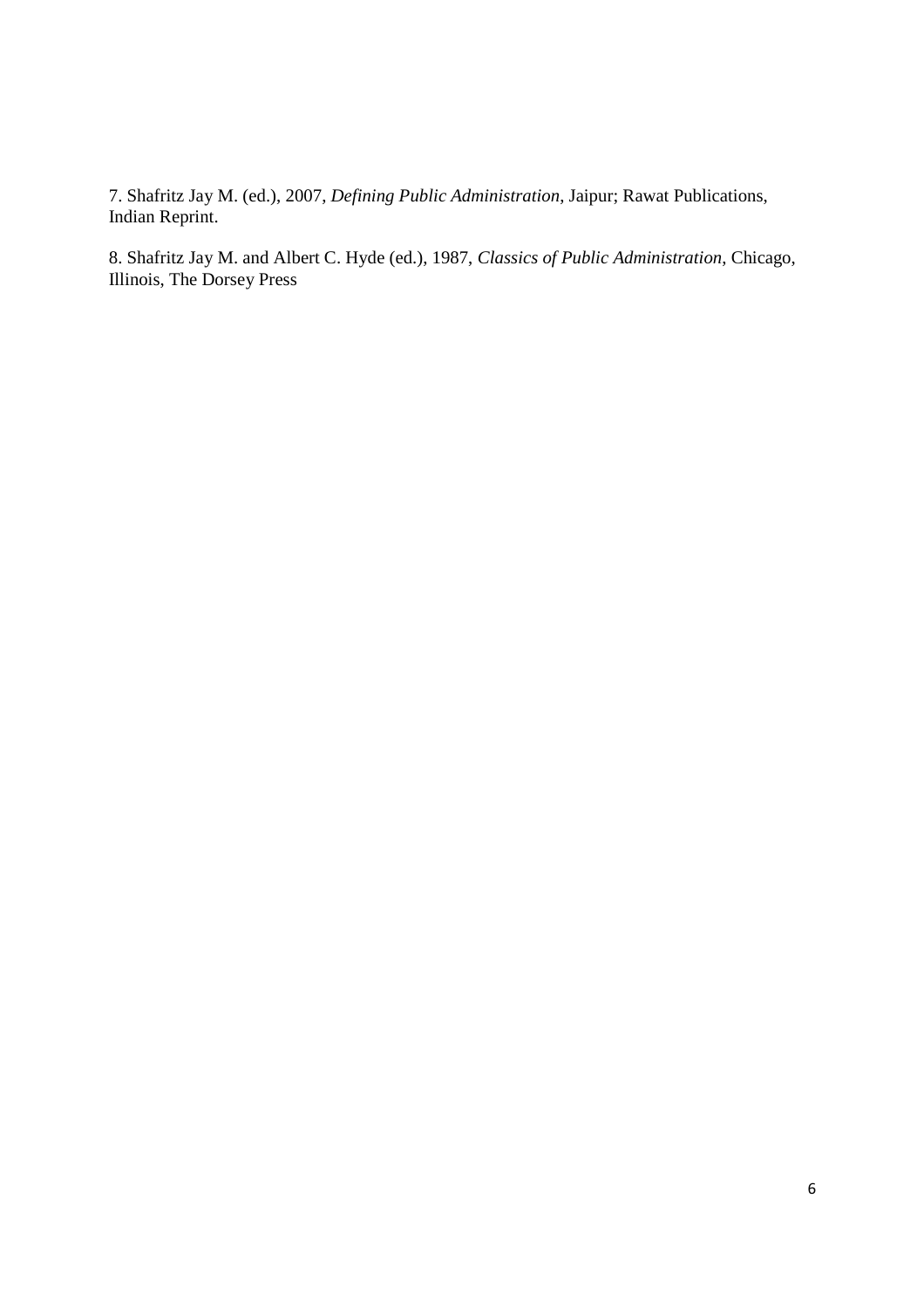# **Compulsory Paper Semester- I M.A. Part-I (Political Science)**

------------------------------------------------------------------------------------------------------------------

------------------------------------------------------------------------------------------------------------

# **PO-C3 : Political Institutions in India**

**Objectives:** The course introduces the student to the leading institutions of the Indian political system and to the changing nature of these institutions. Apart from explaining the structure and functions of the main institutions the course will try to acquaint students with the idea of institutional balance of power as discussed in the Indian constitution and as developed during the functioning of Indian democracy over the past six decades.

# **1. Nationalist legacies**

- a. Unity and Integrity
- b. Democracy
- c. Active state

# **2. Federal institutions**

- a. 'Strong centre' framework
- b. Autonomy and devolution
- c. Multilevel federalism

# **3. Executive**

- a. President and prime minister
- b. Principle of collective responsibility and accountability to the legislature
- c. Role of governor

# **4. Legislature**

- a. Composition and powers
- b. Norms of representation
- c. Legislative supremacy

# **5. Judiciary**

- a. Judicial review
- b. Judicial interpretations of FRs and DPSPs and basic structure doctrine
- c. Judicial activism

# 6**. New institutional mechanisms of governance**

- a. Central Information Commission
- b. Central Vigilance Commission
- c. The National Human Rights Commission

# **Readings:**

1. Austin Granville,1972, *The Indian Constitution: Cornerstone of a Nation*, New Delhi, OUP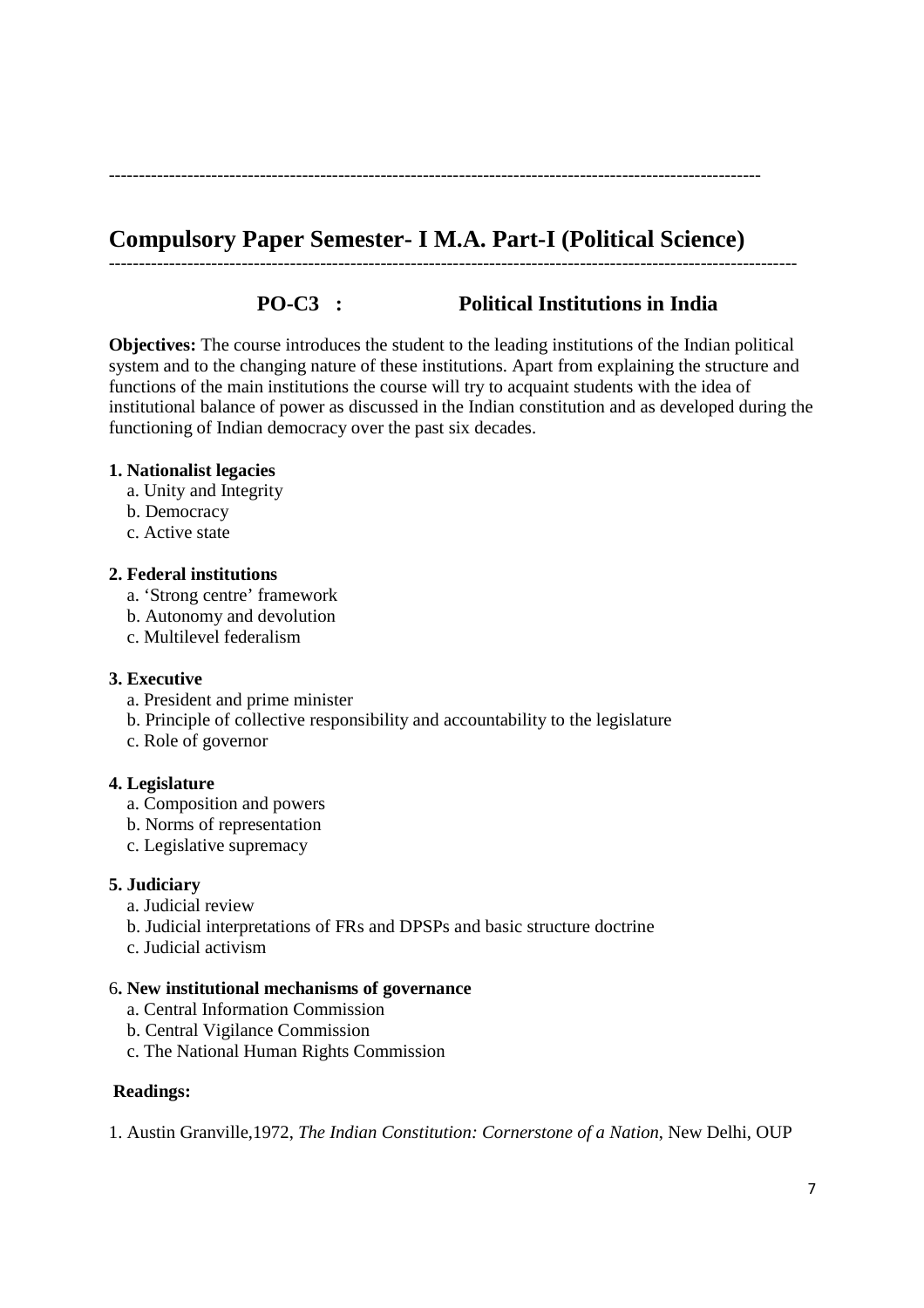- 2. Austin Granville, 1999, *Working a Democratic Constitution: The Indian Experience*, New Delhi, OUP
- 3. Basu, D.D., 2001, *Introduction to the Constitution of India*, Nagpur, Wadhwa
- 4. Chapalgaonkar Narendra, *Rajyaghatanche Ardhashatak,* (Marathi), Mumbai, Mauj Prakashan.
- 5. Chapalgaonkar Narendra, *Vidhimandale and Nyayasanstha,* (Marathi), Mumbai, Mauj Prakashan.
- 6. Jayal Nirja Gopal and Pratap Bahnu Mehta (eds), 2010, *The Oxford Companion to Politics in India,* New Delhi, OUP
- 7. Kashyap Subhash, 2009, *Concise Encyclopedia of Indian Constitution*, New Delhi, Vision Books
- 8. Kapur Devesh and Pratap Bhanu Mehta(eds), 2005, *Public Institutions in India*, New Delhi, OUP
- 9. Noorani A G, 2000, (paperback), *Constitutional Questions in India*, New Delhi, OUP
- 10. Reddy O. Chinnappa, 2010 (paperback), *The Court and the Constitution of India: Summits and Shallows*, New Delhi, OUP
- 11. Saez Lawrence,2004, *Federalism without a Centre*, New Delhi, Sage
- 12. Sathe S.P., 2002, *Judicial Activism in India* , New Delhi, OUP
- 13. Sathe S P, 1999, *Rajyaghatanechi Pannas Varshe* (Marathi), Pune, Continental Prakashan.
- 14. Shankar B L and Valerian Rodrigues, 2011, *The Indian Parliament: A Democracy at Work*, New Delhi, OUP
- 15. Sharma Brijkishor,2009, *Introduction to the Constitution of India*, New Delhi, Prentice Hall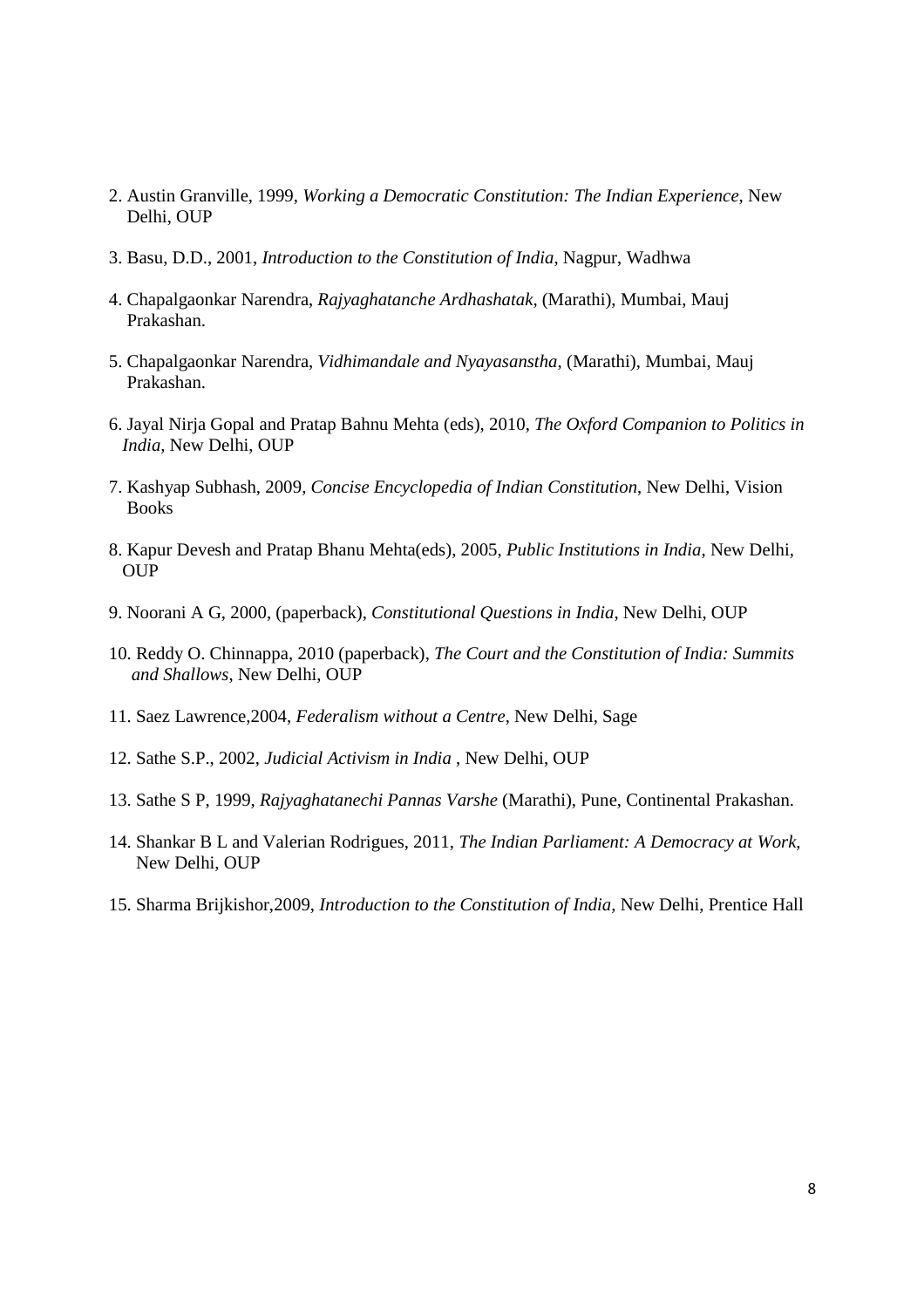# **Compulsory paper**

# **Semester –II**

# **M.A. Part -I (Political Science)**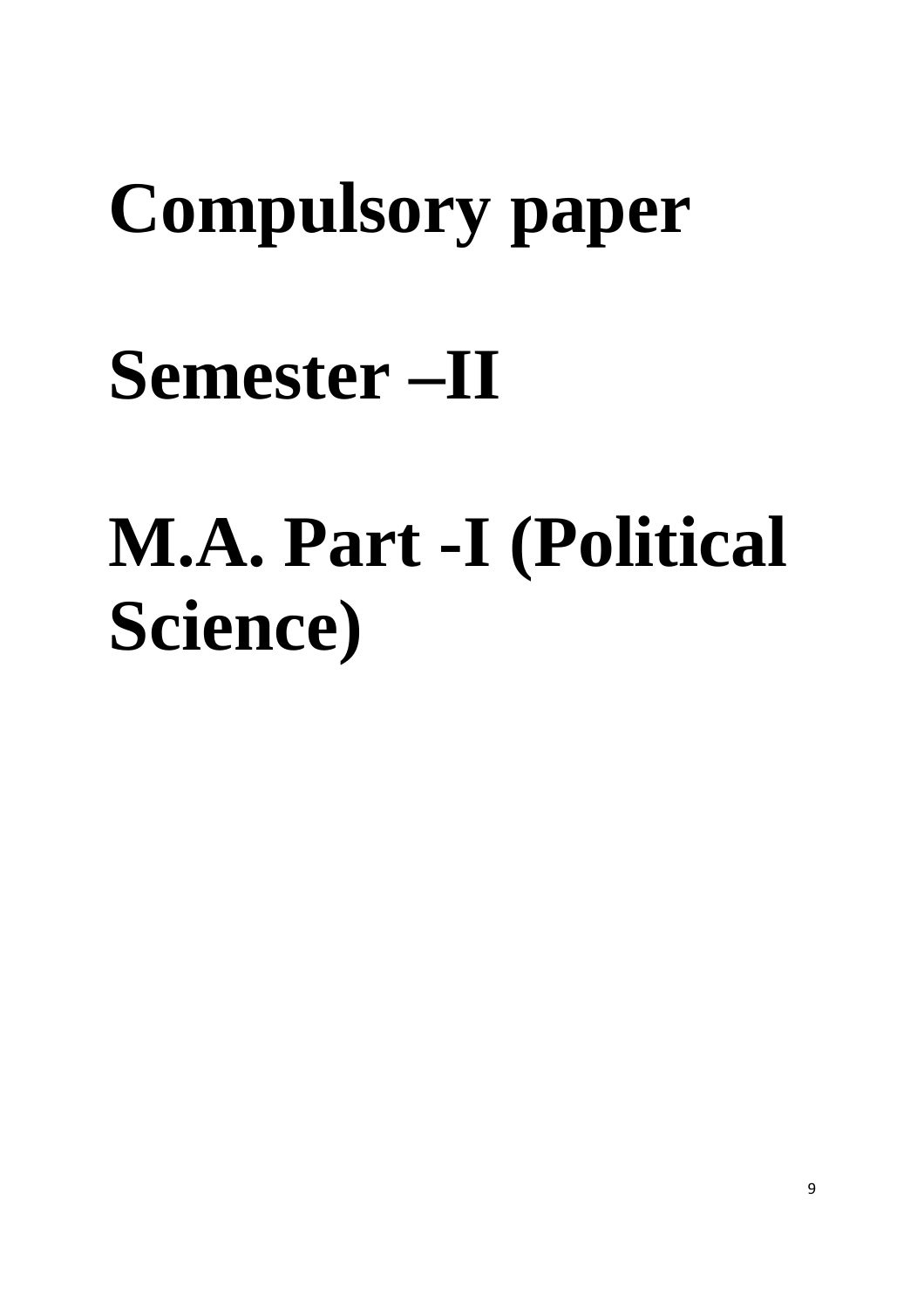**Compulsory Paper Semester- II M.A. Part-I (Political Science)** 

# **PO-C4 : Public policy**

------------------------------------------------------------------------------------------------------------------

-----------------------------------------------------------------------------------------------------------------

**Objectives**: The purpose of this course is to provide students an understanding of the basic concepts, theories and process of public policy. The course also seeks to help students understand policy processes and actors involved in it by studying specific policies. It attempts to help students understand and analyze policy making in practical context.

# **1. Public Policy**

- a. Concept, Nature and Scope
- b. Evolution of the discipline

# **2. Approaches to the Study of Public Policy**

- a. Group Approach
- b. Incremental Approach
- c. Rational Choice Approach
- d. Policy Networks Approach

### **3. Public Policy Making**

- a. Process: Agenda, Policy Formulation, Adoption
- b. Institutions and Actors

# **4. Public Policy Implementation**

- a. Implementation and Evaluation
- b. Institutions and Actors

# **5. Globalization and Public Policy**

- a. Global Policy Process
- b. Role of Transnational Actors
- c. Impact of Globalization on policy-making

# **6. Policy Analysis in India**

- a. Education- Right to Education
- b. Health- National Rural Health Mission (NRHM)

# **Readings:**

- 1. Anderson J.E., 2006, *Public Policy-making: an introduction*, Boston, Houghton
- 2. Birkland Thomas A., 2005, *An Introduction to The Policy Process: Theories, Concepts, And Models of Public Policy Making*, 2nd Edition, Armonk; M.E. Sharpe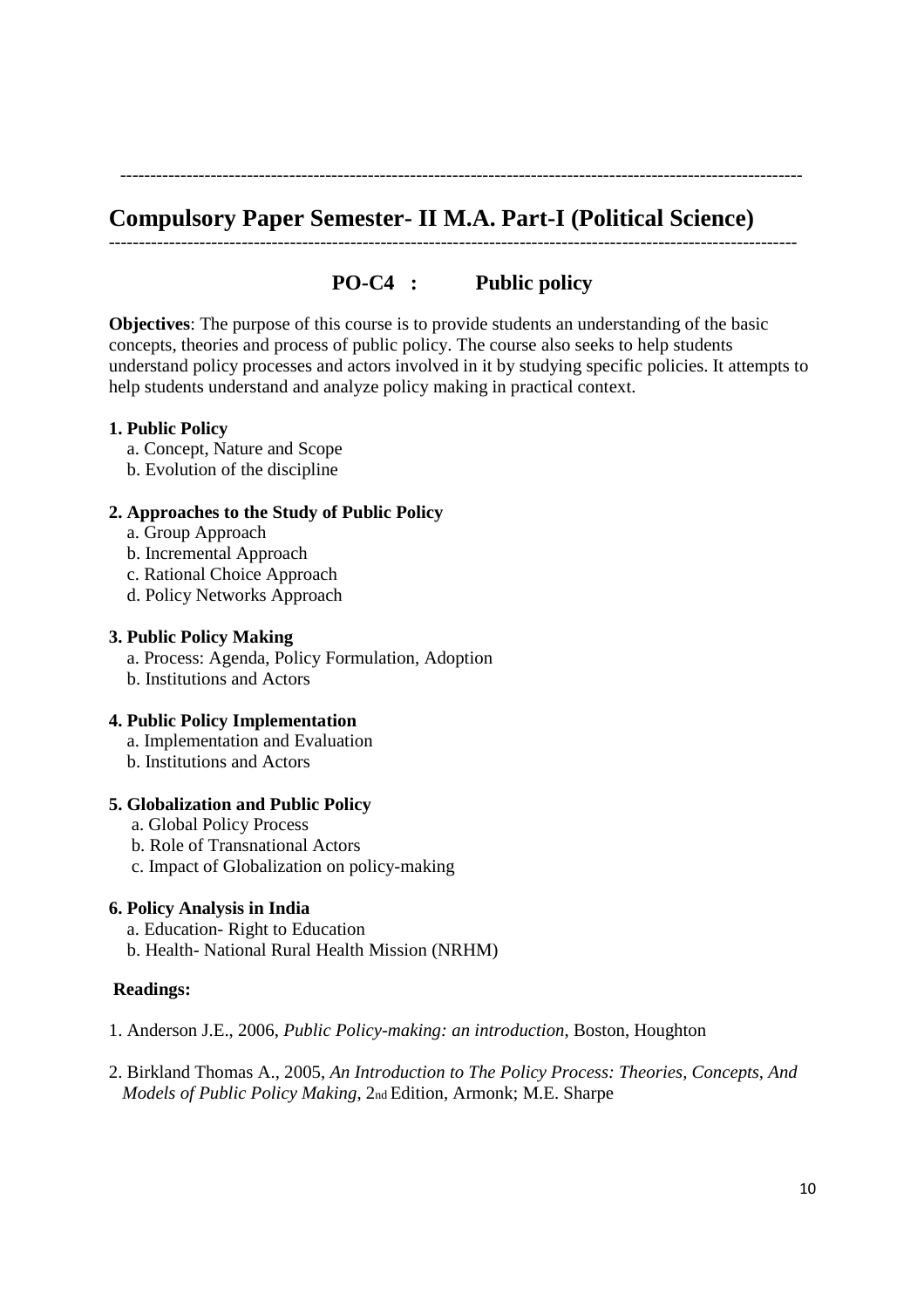- 3. Dye Thomas, 2008, *Understanding Public Policy*, Singapore, Pearson Education
- 4. Gerston Larry N., 2004, *Public Policy Making: process and principles*, Armonk, M.E.Sharpe
- 5. Hill Michael, 2005, *The Public Policy Process*, Harlow, UK; Pearson Education, 5th Edition

6. Parsons Wayne, 1995, *Public Policy: An Introduction to the Theory of Policy Analysis*, Aldershot, U.K.; Edward Elgar

- 7. Rathod P.B., 2005, *Framework of Public Policy: The Discipline and its Dimensions*, New Delhi; Commonwealth.
- 8. Stone Deborah, 2001, *The Policy Paradox*, N.Y., Norton
- 9. Dreze Jean and Amartya Sen, 2002, *India: Development and Participation*, New Delhi; Oxford University Press.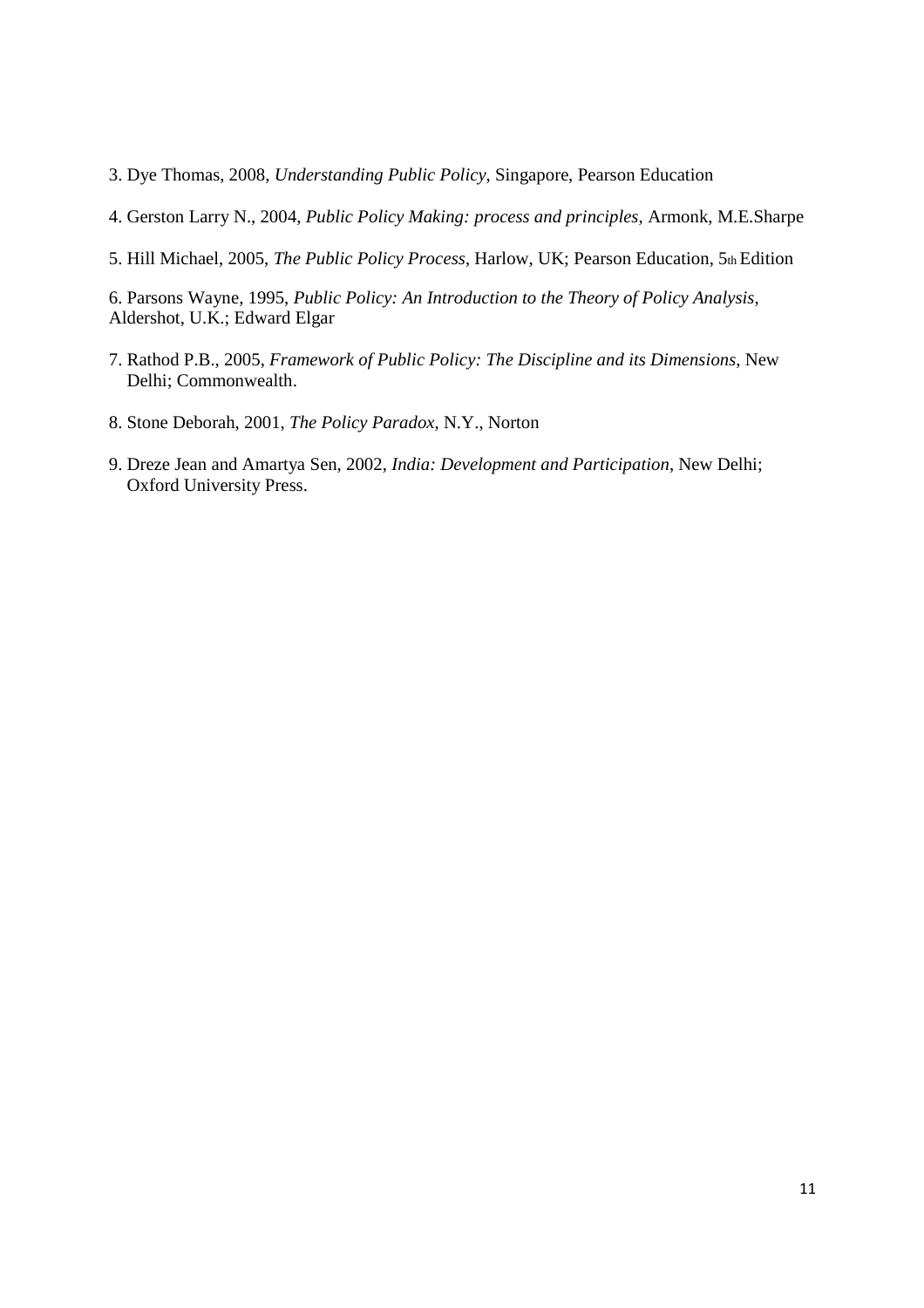**-------------------------------------------------------------------------------------** 

# **Compulsory Paper Semester- II M.A. Part-I (Political Science)**

**PO-C5 : Issues in World Politics** 

------------------------------------------------------------------------------------------------------------------

Objectives: This course applies the theories and used to illustrate how each level of analysis the international system, the state, and the individual- to help in organizing and conceptualizing the issues. The major issues of the twenty first century- security, economics and transnational issues are presented and analyzed.

- **1. Foreign Policy Decision Making**: State, Sovereignty and Territory-The Structure of Domestic politics- Democracy promotion
- **2. Transnational Actors**: Global IGOs and INGOs- Globalization and Interdependence
- **3. Environment and Population Pressures:** Resource Depletion- Energy Security
- **4. Power and Security** -Nuclear proliferation and the new world order, Information Revolution and Soft Power
- **5. Coercive Diplomacy and Intervention**

**6. Twenty first century armed conflict**: Civil war, Terrorism, nationalism and ethnic conflicts

### **Readings:**

- 1. Baylis, John and Steve Smith, Patricia Owens, 2011, The Globalization of World Politics, New York, OUP.
- 2. Carlsnaes Walter, Risse ,Thomas and Simmons ,Beth A. (Ed) 2006, Handbook of International Relations London: Sage
- 3. De Mesquita, Bruce Bueno., 2010, Principles of International Politics, Washington DC: CQ Press.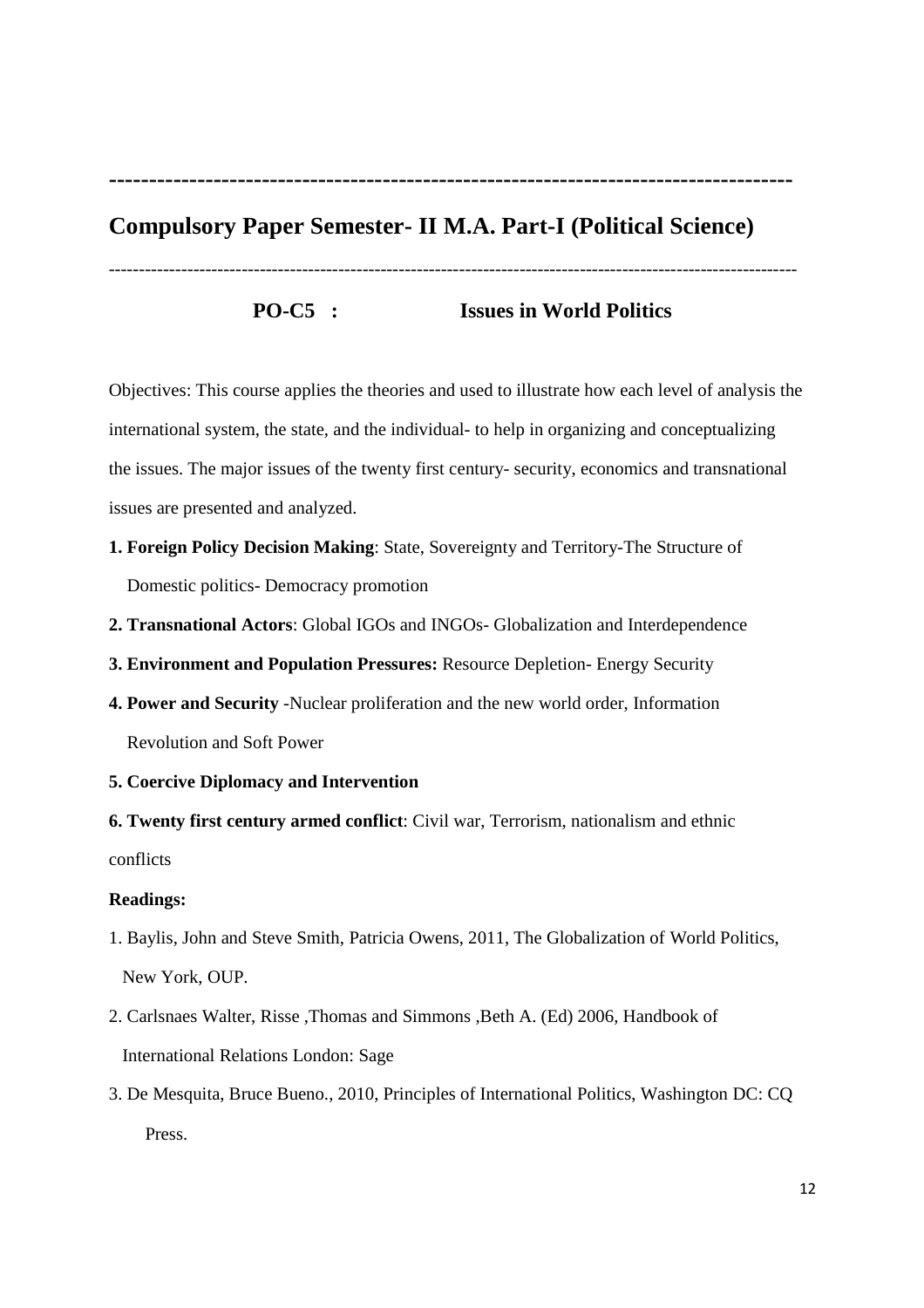- 4. Goldstein, Joshua.S. and Jon.C.Pevehouse, 2011, International Relation (VIII Edn) New Delhi, Pearson.
- 5. Jervis, Art., 2009, International Politics-Enduring Concepts and Contemporary Issues (IX Edn) New-York: Pearson.
- 6. Kegley Jr., Charles W. and Shannon L Blanton, 2010, World Politics: Trend and Transformation, Belmont, Thomson-Wadsworth
- 7. Mingst, Karen A and Ivan .M. Arreguin-Toft, 2011, Essential Readings in World Politics, New York: W.W. Norton and Co.
- 8. Nye Jr., Joseph S. 2007, Power in the Global Information Age London: Routeledge
- 9. Nye Jr., Joseph S. 2009, Understanding International Conflicts- An Introduction to theory and History (VII edn) New York: Pearson Longman
- 10. Ray, James Lee and Juliet Kaarbo, 2008, Global Politics (IX edn.) Boston: Houghton Mifflin Co.
- 11. Rourke, John T. 2008, International Politics on the world stage Boston: McGraw Hill.
- 12. Viotti, Paul.R. and Kauppi, Mark.V., 2007, *International Relations and World Politics- Security, Economy, Identity,* New Delhi, Pearson.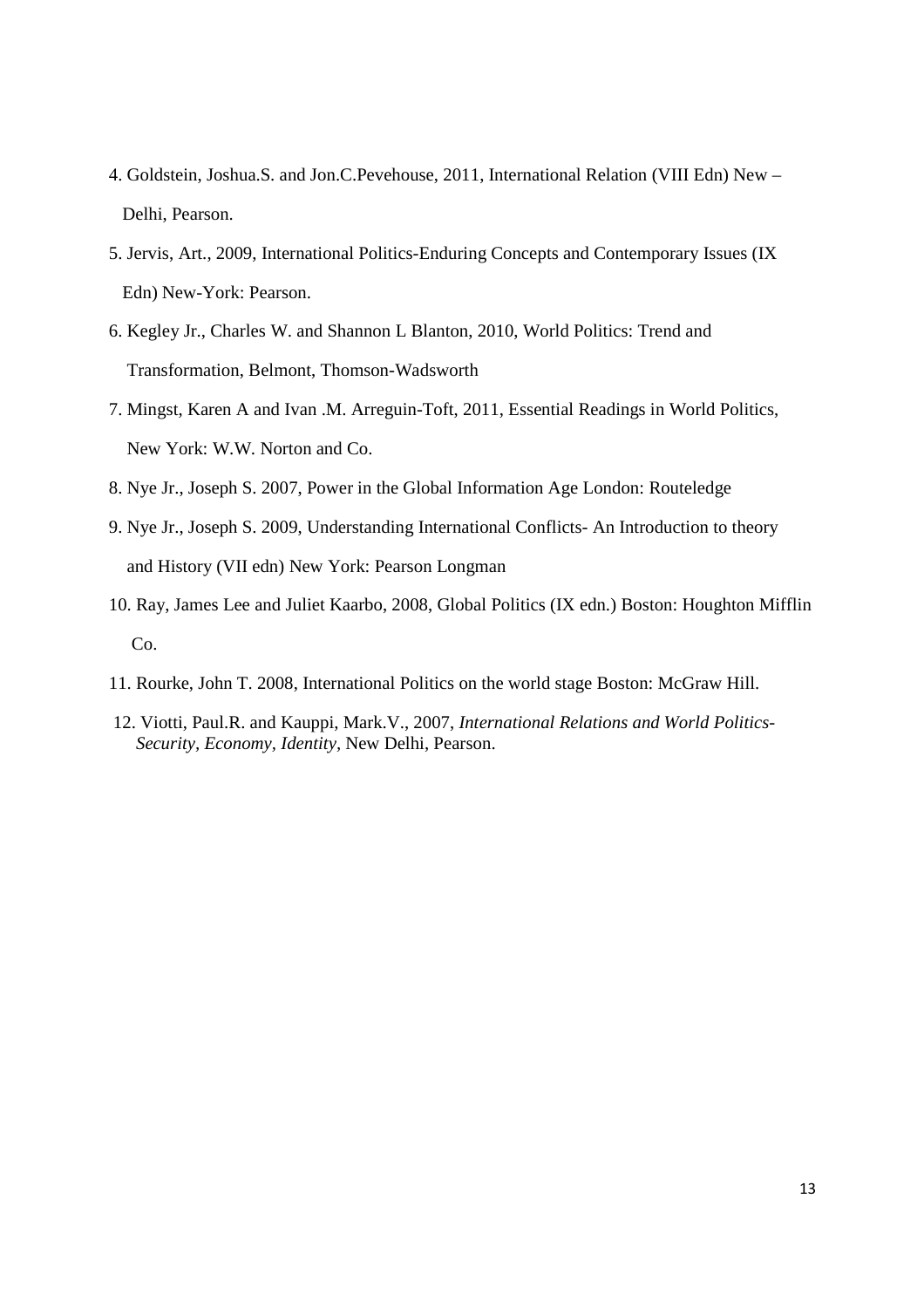# **Compulsory Paper Semester- II M.A. Part-I (Political Science)**

-----------------------------------------------------------------------------------------------------------------

------------------------------------------------------------------------------------------------------------------

# **PO-C6 : Comparative Politics**

**Objectives:** The purpose of this course is to acquaint the students with the sub-discipline of Comparative Politics with the following objectives

- (i) To understand the trajectory of the sub-discipline.
- (ii) To understand the significance of the comparative methodology
- (iii) To understand the dynamics of domestic politics across the countries.

### **1. Approaches to the Study of Comparative Politics**

- a. Systems theory and structural functionalism
- b. Institutionalism
- c. Political Economy approach

### **2. Organizing the state**

- a. Constitutions and Constitutionalism
- b. Unitary State, Federations and Confederations
- c. Non-democratic systems

### **3. Governmental Structures**

- a. Legislatures and Constitutionalism
- b. Bureaucracy and Military
- c. Judiciary

### **4. Parties and Groups**

- a. Electoral Systems and Elections
- b. Parties and Party Systems
- c. Groups in Politics
- **5. Political Development** 
	- a. Modernization and Development
	- b. Underdevelopment
	- c. Revolutions

# **6. Non-state Political Process**

- a. Social movements
- b. Non-governmental organizations

# **Readings:**

1. Almond G. and B. Powell, 1988, *Comparative Politics Today: A World view*, Chicago, Foresman.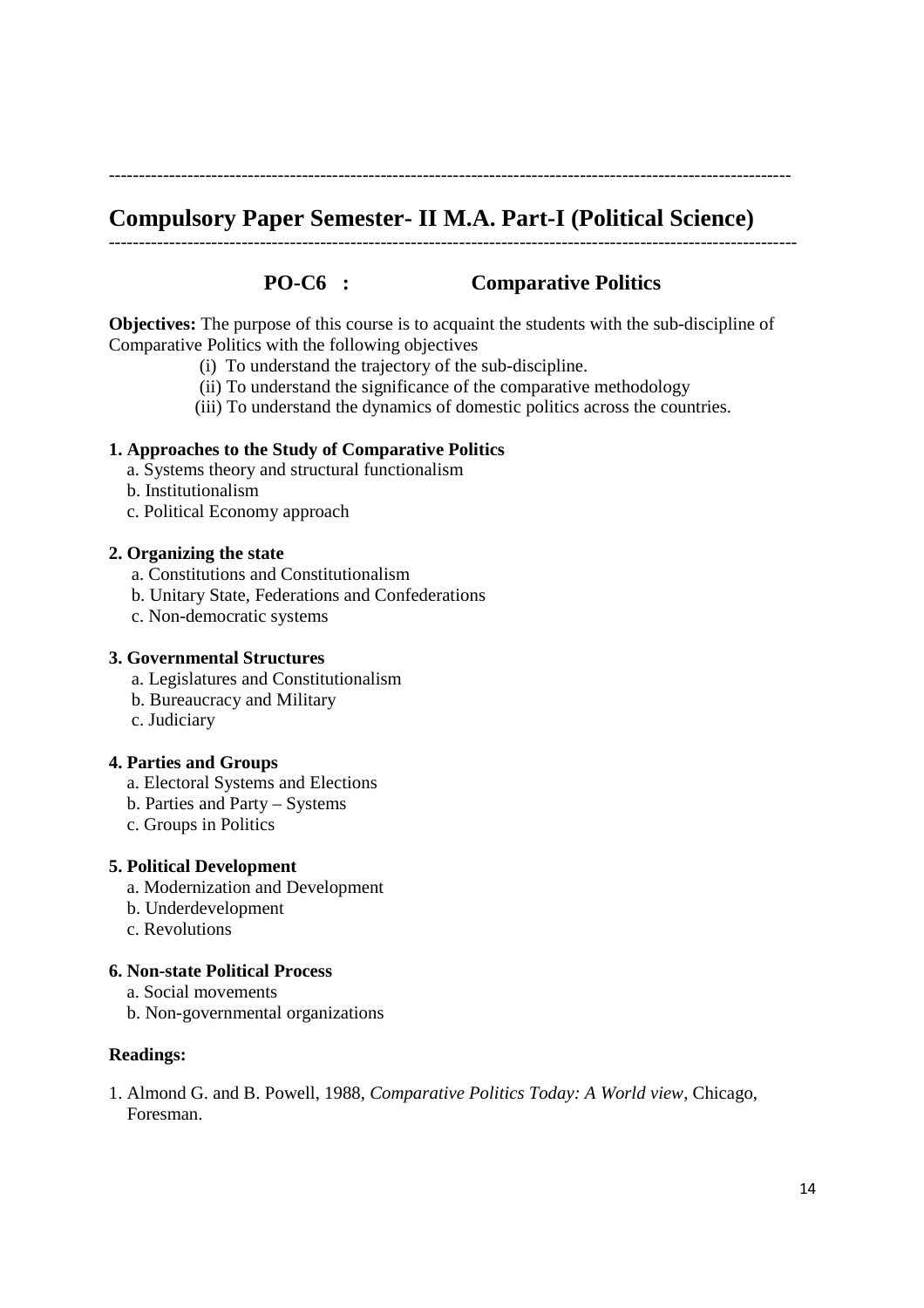2. Chilcote Ronald H., 1994, *Theories of Comparative Politics*: *The search for a Paradigm Reconsidered*, Oxford, Westview Press.

- 3. Hague Rod, Harrap Martine and Breslin Shaun; 2004, *Comparative Government and Politics : An Introduction*, Hampshire, Macmillan.
- 4. Haynes Jeffery, 2005 *Comparative Politics in a Globalizing World*, Polity Press, Cambridge.
- 5. O'Neil Patrick, 2004, *Essentials of Comparative Politics*, New York, W.W. Norton and Co.
- 6. Ray S.N., 1999, *Modern Comparative Politics: Approaches, Methods and Issues*, New Delhi, Prentice Hall.
- 7. Landman Todd, 2000, *Issues and Methods in Comparative Politics: An Introduction*, London, Routledge.
- 8. Blondel Jean, 1995, *Comparative Government*, London, Prentice Hall, 2nd Edition.
- 9. Bara Judith and Mark Pennington, (eds) 2009, *Comparative Politics*, Los Angeles, Sage.
- 10. Newton Kenneth and Van Deth Jan, 2005, *Comparative Politics*, Cambridge, Cambridge University Press.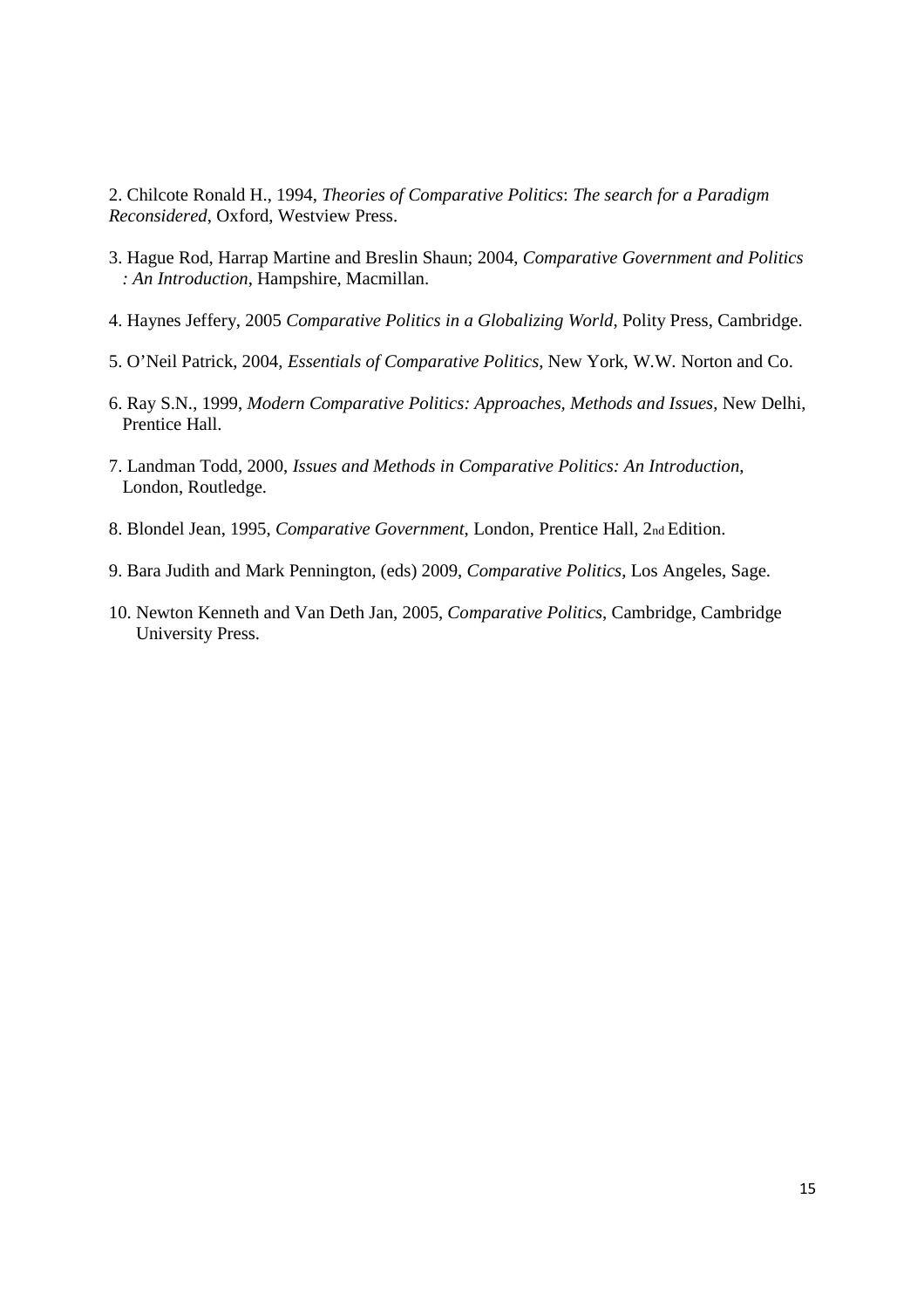# **Optional Paper**

# **Semester –I**

# **M.A. Part -I (Political Science)**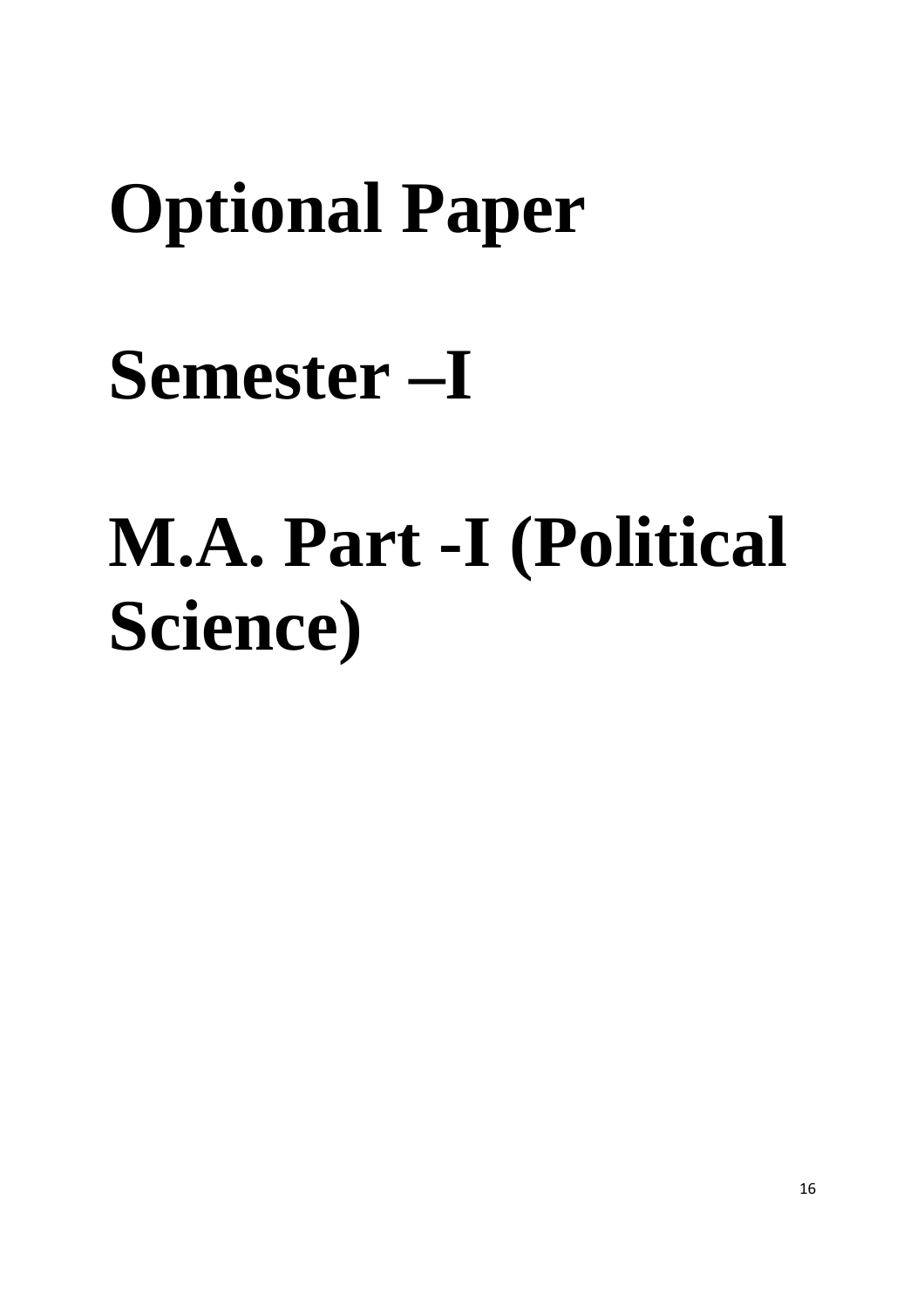# **Optional Paper Semester- I M.A. Part-I (Political Science)**

---------------------------------------------------------------------------------------------------------

# **PO-O1 : Modern Political Ideologies**

---------------------------------------------------------------------------------------------------------

**Objectives:** The purpose of this course is to acquaint the students with the study of select modern ideologies with the following objectives.

- I. To understand the difference between ideology and thought as well as between theory and ideology.
- II. To understand the relationship between ideas and politics.
- III. To understand the core doctrines of each of the ideologies and to make sense of politics through different ideological perspectives.
- 1. **Liberalism**
- **2. Socialism**
- **3. Nationalism**
- **4. Fascism**
- **5. Feminism**

# **6. Environmentalism**

### **Readings:**

- 1. Adams Ian, 1993, *Political Ideologies Today*, Manchester, Manchester University Press.
- 2. Goodin Robert and Philip Petit (eds.), 1993, *A Companion to Contemporary Political Philosophy*, London, Blackwell.
- 3. Graham Gordon, 1986, *Politics in its Place- A Study of Six Ideologies*, Oxford, Clarendon Press.
- 4. Heywood Andrew, 1992, *Political Ideologies*, London, Macmillan.
- 5. Vincent Andrew, 1992, *Modern Political Ideologies*, London, Blackwell.
- 6. Macridis Roy C, 1985, *Contemporary Political Ideologies*, Boston, Little Brown and Co.
- 7. Bholay Bhaskar, *Rajakiya Siddhanta Ani Vishleshan*, (Marathi) Nagpur, Pimplapure.

8. Hoffman John and Graham Paul, 2006, *Introduction to Political Theory*, New Delhi, Pearson Education Ltd.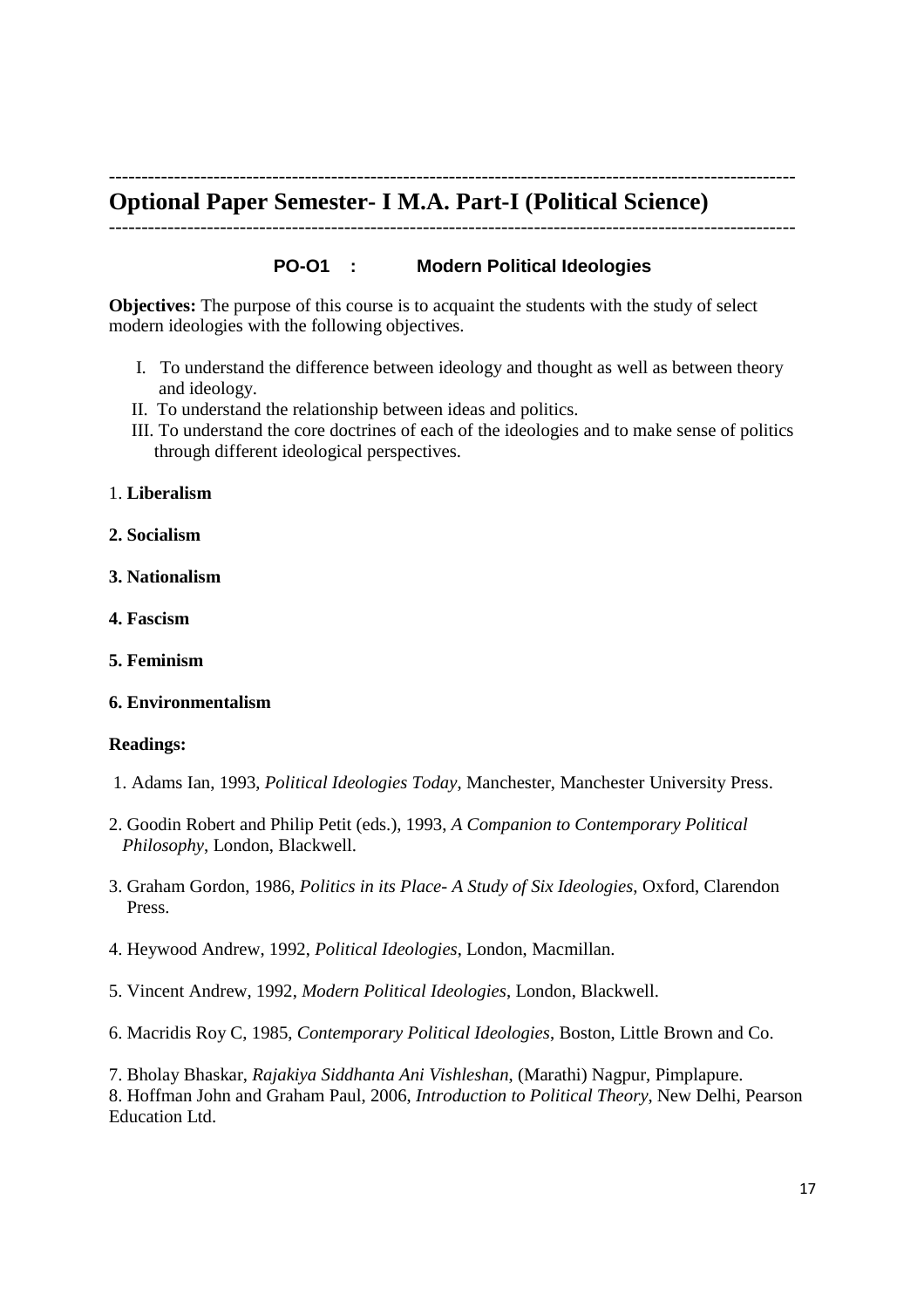# --------------------------------------------------------------------------------------------------------- **Optional Paper Semester- I M.A. Part-I (Political Science)**

# **PO-O2: Political Thinking in Modern Maharashtra**

**Objectives:** The course is an introduction to the political thinking in Maharashtra since the late 19th century. It tries to acquaint students with the main issues and concerns in the public life of a regional society as it shaped in the context of colonialism, nationalism and modernity. The course is woven around thematic issues rather than around individual thinkers in order to help students understand the essentially collective and yet diverse nature of political thought.

**1. Tradition and Reforms:** Chiplunkar, Agarkar

### **2. Nationalism and Maharashtra Dharma**-Ranade , Tilak, Shinde

- **3. Religion and Society**: Savarkar , Vinoba
- **4. Caste Question** Phule, Ambedkar
- **5. Gender Inequalities**: Agarkar, Phule, Tarabai Shinde
- **6. Satyagraha and Sarvodaya:** Javdekar, Vinoba

### **Readings:**

1. Brown D M, 1964, *Nationalist Movement: Indian Political Thought from Ranade to Bhave*, Berkeley, University of California Press

- 2. Deshpande G. P. , 2009, *The World of Ideas in Modern Marathi*, New Delhi, Tulika
- 3. Javdekar S D, 1994, *Adhunik Bharat*, Pune, Continental Prakashan
- 4. Lederle Mathew, 1976, *Philosophical Trends in Modern Maharashtra*, Mumbai, Popular Prakashan
- 5. Pandit Nalini, 1972, *Maharashtratil Rashtravadacha Vikas*, Pune, Modern Book Depot
- 6. Pantham Thomas and Kenneth Deutsch, (eds.), 1986, *Political Thought in Modern India*, New Delhi, Sage
- 7. Phadke Y D, 1979, *Vyakti ani Vichar,* Pune, Shrividya Prakashan

8. Sumant Yashwant and DD Punde (eds.), 2006, *Maharashtratil Jaatisansthavishyak Vichar*, (Marathi) Pune, Pratima Prakashan

9. Vora Rajendra (ed.), 2000, *Parampara ani Adhunikta*, Pune, Pratima Prakashan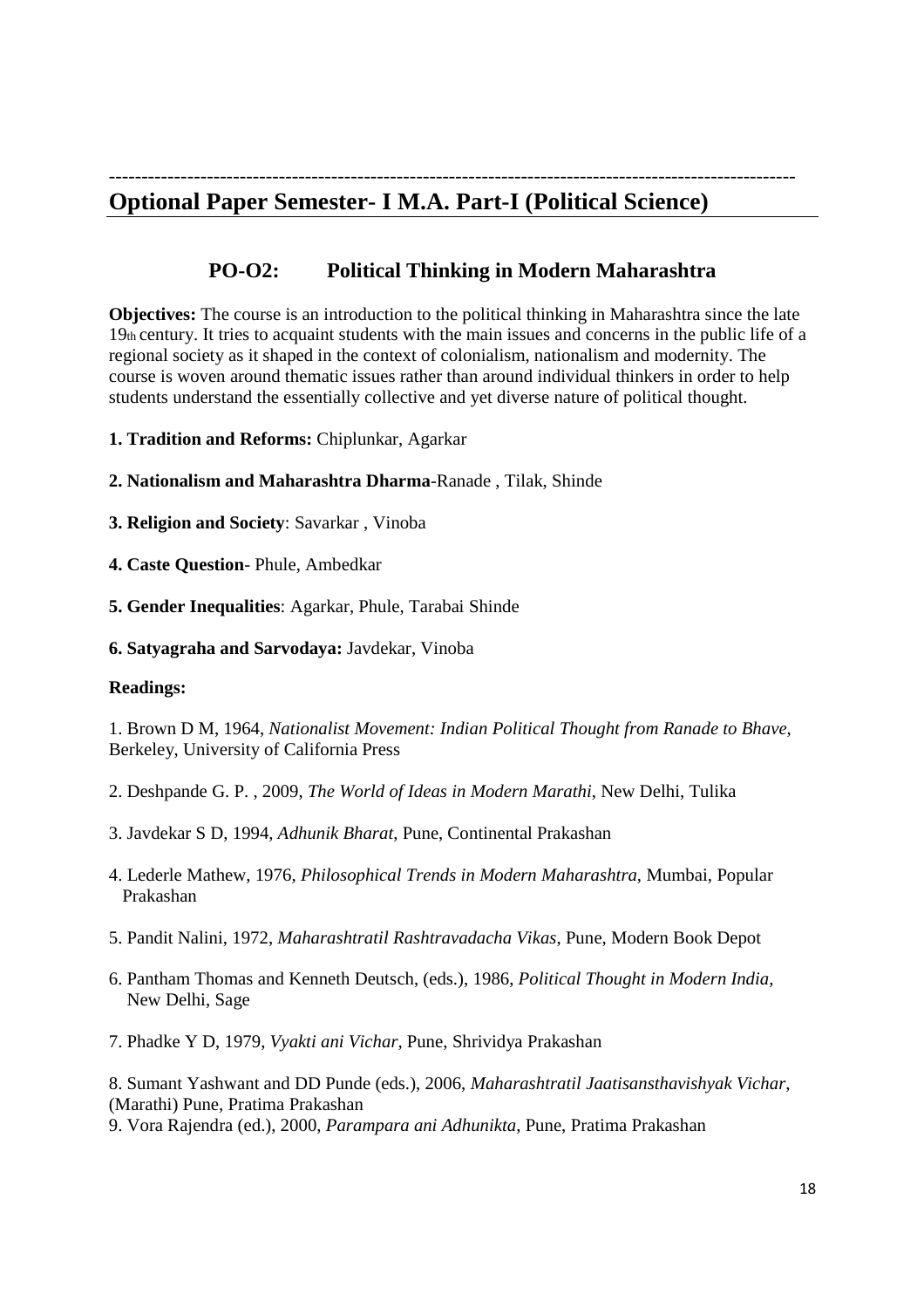# --------------------------------------------------------------------------------------------------------- **Optional Paper Semester- I M.A. Part-I (Political Science)**

# **PO-O3 : India's Foreign Policy**

**Objectives:** This paper introduces the student to an in depth analysis account of India's foreign policy. It seeks to probe and ascertain the major issues and debates, the festering problems and the complex relationships, both bilateral and multilateral.

- **1. Conceptual and Philosophical Origins-**The decision making process- challenges
- **2. India's options in a Changing Asia:** India and Asia--Relations with China, Japan. Central-Asia, West-Asia
- 3**. India's relations with USA, Europe and Russia**
- **4. Relations with neighbors**: Pakistan, Myanmar, Sri Lanka, Bangladesh, Nepal and Bhutan; Indian Ocean- India's growing Maritime power
- **5. India's Contemporary Security Challenges** Internal and External- Security Concerns: Energy Security, Nuclear threats.
- **6. India's Economic Interests and evolution of multilateralism, India's initiatives in global politics**

### **Readings:**

- 1. Bajpai,Kanti and Siddharth.Mallavarapu, ,(Ed) 2005, *International Relations in India: Theorising the Region and Nation*, New-Delhi: Orient Longman.
- 2. Chellaney Brahma, (ed.), 1999, Securing India's Future in the *New Millennium*, New Delhi, Orient Longman.
- 3. Chellany, Brahma, 2006, *Asian Juggernaut*-*The Rise of China*, *India and Japan*, N-Delhi: Harper Collins.
- 4. Cohen, Stephen.P., 2001, *India: Emerging Power*, New Delhi, OUP
- 5. Dixit, J.N., 2003, India's Foreign Policy [1947-2003] N.Delhi: Picus.
- 6. Ganguly, Sumit., 2011, *Indian Foreign policy: Retrospect and Prospect*
- 7. Harshe, Rajen and K.M. Sethi, (Ed) 2005, *Engaging with the World- Critical Reflections on*  India's Foreign Policy,New-Delhi: Orient Longman.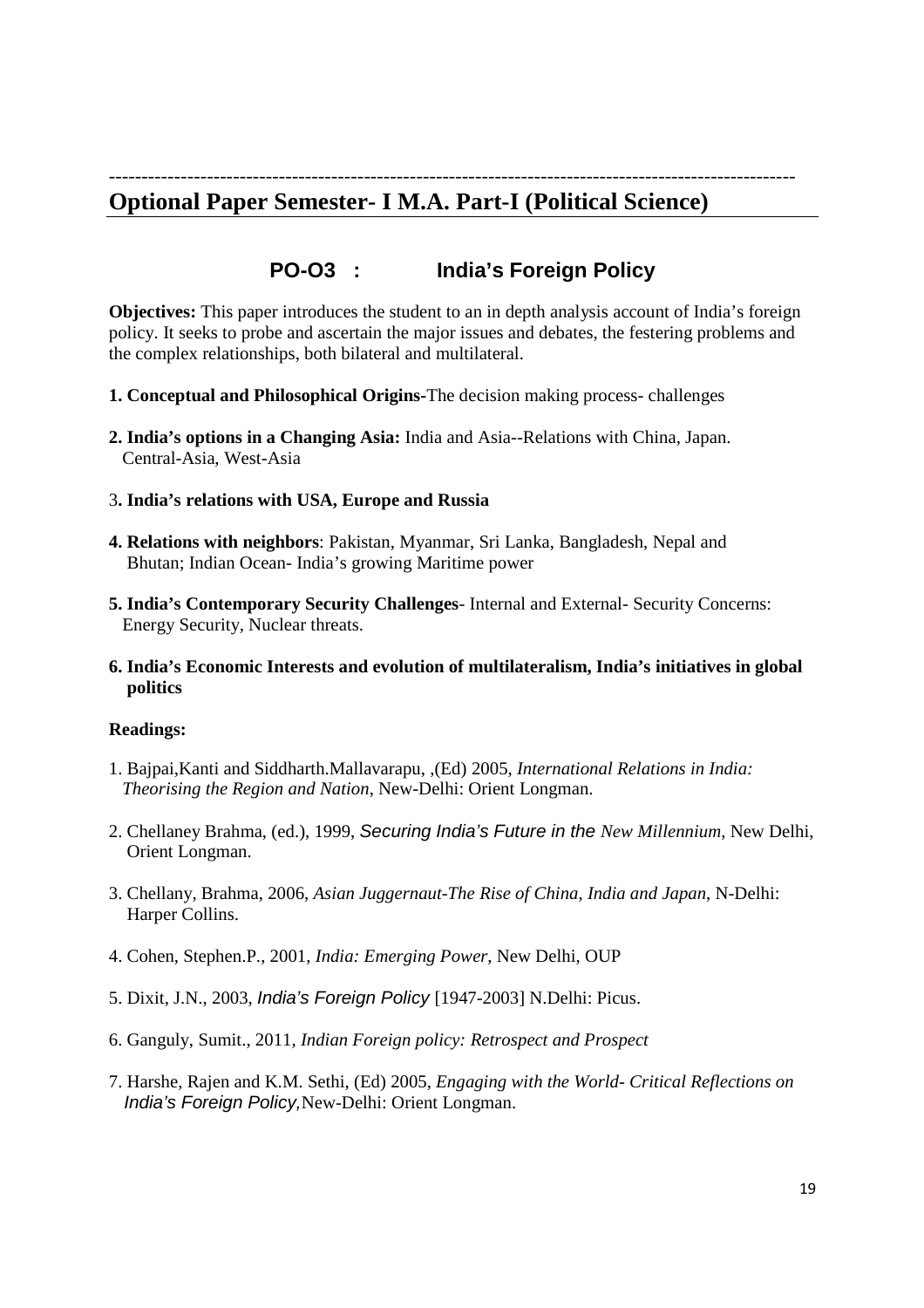- 8. Kugelman, Michael (Ed) 2011, India's Contemporary *Security Challenges*, Washington DC: Woodrow Wilson Centre.
- 9. Kumaraswamy, P. (Ed) 2004, *Security Beyond Survival- Essays for K. Subrahmanyam*  N.Delhi: Sage,
- 10. Malone, David M., 2011, *Does the Elephant Dance?- Contemporary Indian Foreign Policy*, Oxford: OUP.
- 11. Pant, Harsh (Ed), 2011, India's Foreign policy in a unipolar world
- 12. Perkovitch George, 2003, India's Nuclear Bomb*-The Impact of Global Proliferation*, New Delhi, OUP.

13. Raja Mohan, C., 2003, *Crossing the Rubicon* –The Shaping of India's New Foreign Policy, New Delhi: Viking.

14. Sharma, R.R., (ed.) 2005, *India and Emerging Asia*, New Delhi: Sage.

15. Sikri, Rajiv, 2009, Challenge and Strategy: Rethinking India's Foreign Policy, New Delhi Sage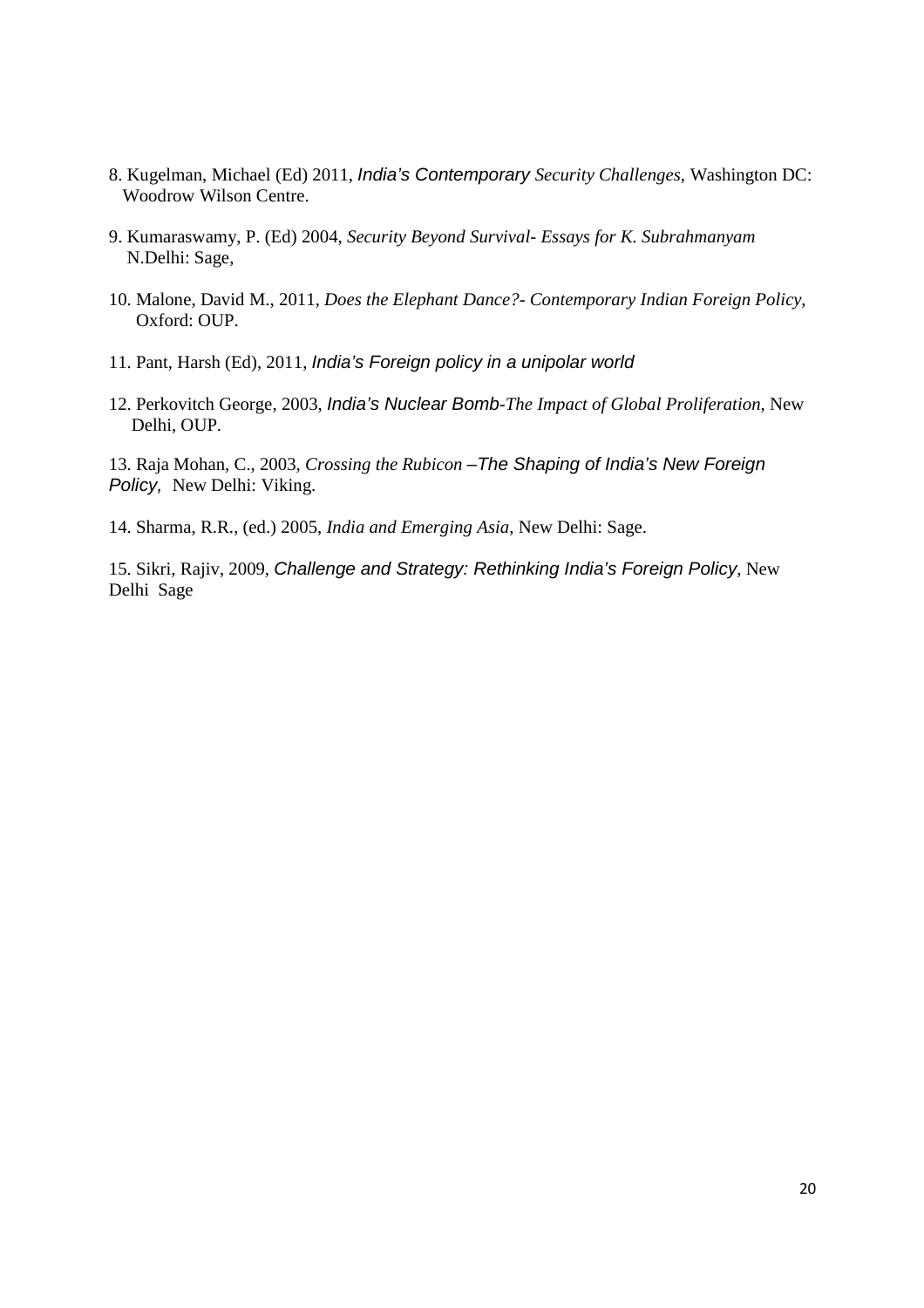# --------------------------------------------------------------------------------------------------------- **Optional Paper Semester- I M.A. Part-I (Political Science)**

**PO-O4 : Inequality and Exclusion** 

**Objectives:** This course expects that the students know about basic ideas of Marx and Weber and are aware of the systems sustaining inequality. The course draws attention to multiplicity (and overlap) of systems of inequality and also focuses on resulting exclusion and effects on political and economic relations within a society circumscribed by various inequalities.

# **1. The ideas of inequality and exclusion**

**2. Class** 

**3. Caste** 

**4. Gender** 

**5. Race** 

**6. Ethnicity** 

**Readings:** 

- 1. Bhattacharya Harihar and others (eds.), 2010, *The Politics of Social Exclusion in India*, New Delhi, Routledge
- 2. Byrne David, 2009, *Social Exclusion* ( Indian Edition), New Delhi, Rawat Publications
- 3. Hutchinson John and Anthony Smith (ed), 1996, *Ethnicity,* Oxford, OUP.

4. Mohanty Manoranjan (ed), 2004, *Caste, Class and Gender*, New Delhi, Sage

5. Oommen T K (ed), 2010, *Classes, Citizenship, Inequality: Emerging Perspectives*, New Delhi, Pearson

6. Shelly Toby, 2007, *Exploited: Migrant Labour in the New Global Economy* (Indian edition), Bangalore, Books for Change.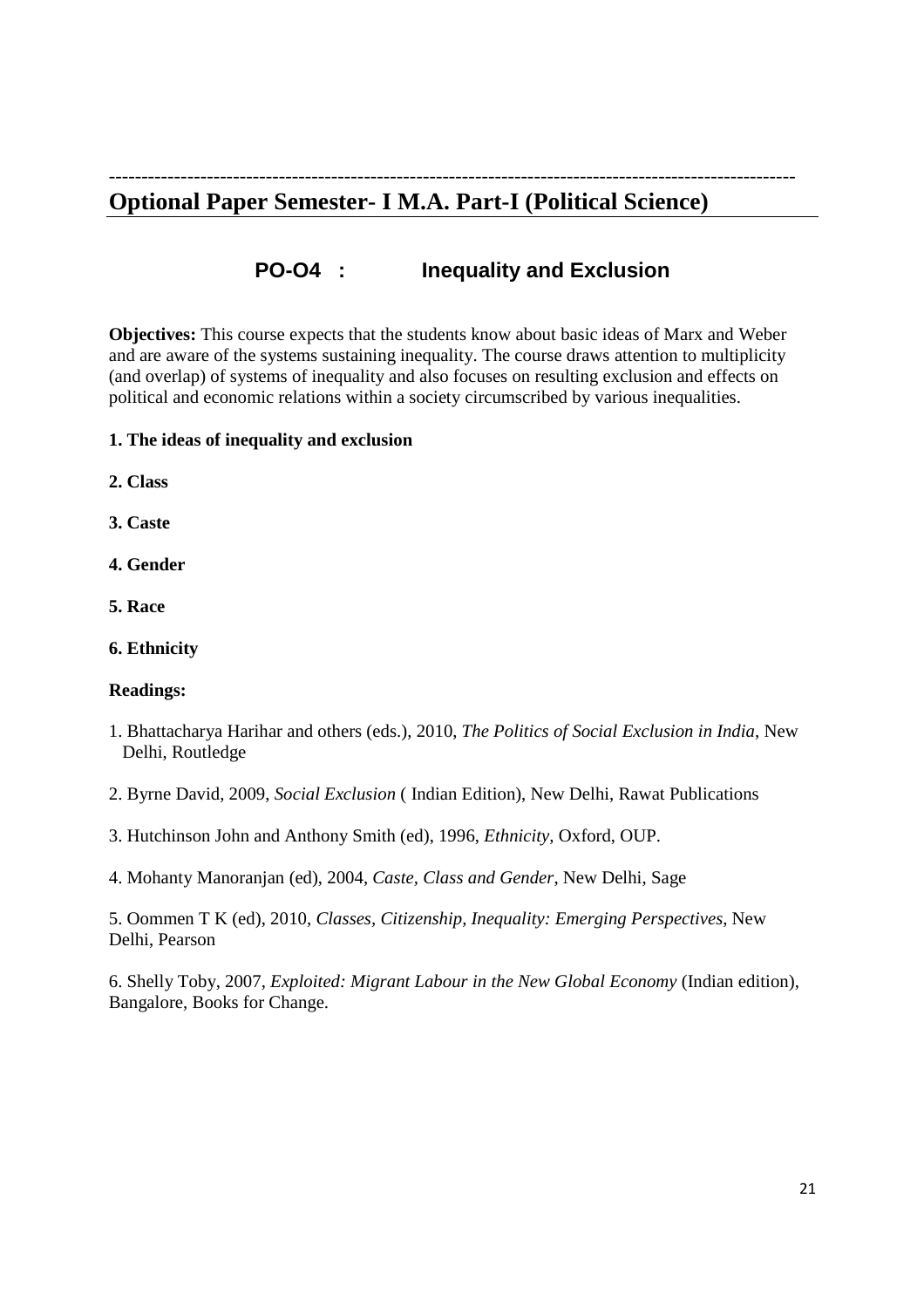# **Optional Paper Semester –II**

# **M.A. Part -I (Political Science)**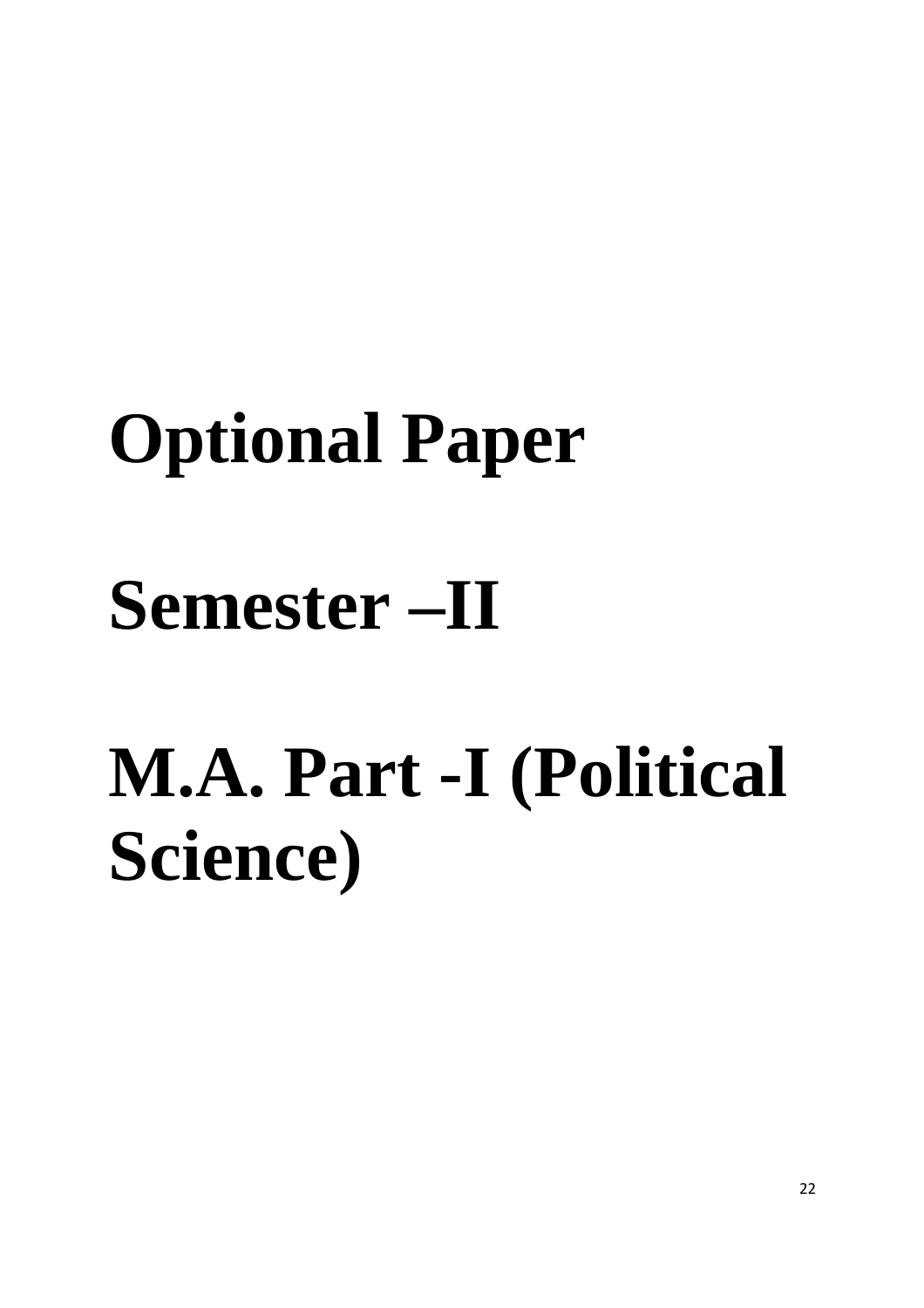# -------------------------------------------------------------------------------------------------------- **Optional Paper Semester- II M.A. Part-I (Political Science)**

# **PO-O5 : Political Process in Maharashtra**

**Objectives:** This course expects the students to study one state in an in-depth manner to understand how the political process evolves at the state level. It will also allow the students to do assignments based on field studies. The study is to be done from socio-historical as well as political economy perspectives. The course seeks to sensitize students to the changes in the political process over the period of over half a century from Congress domination to a bipolar competition and from Maratha hegemony to the crisis of hegemony.

**1. Politics before 1960:** a) Non-Brahman Movement and its impact on State politics b) Movement for the formation of Maharashtra State

**2. Regionalisms and Sub-regionalism**: a) Politics of regional and linguistic identity; b) Issue of backwardness and regional imbalances; c) Demand for separate Vidarbha State 3. Caste and Politics: a) Rise of Maratha hegemony; b) Dalits politics; c) Challenges to Maratha hegemony

**4. Political Economy**: a) The cooperative sector; b) Agrarian interests; c) Rise of urban interests

**5. Electoral politics**: a) Dominant party system—1957-76; b) Crisis of dominant party system—1977-1995; c) Rise of competitive coalition system—1990 to the present

**6. Politics of Local governments**: a) Rural local politics after since 1992; b) Politics in Mumbai; c) Politics of urban areas

# **Readings:**

- 1. Desai Datta, 2010, Maharashtra@50: *Vikasachi Disha ani Paryay, Special Issue of Parivartanacha Watsaru*, Oct 16-31.
- 2. Frankel Francine R. and M.S.A. Rao (eds.), 1990, *Dominance and State Power in Modern India*, Vol.2, Delhi. OUP
- 3. Khatu Gajanan, 2011, *Swapnachya Shodhat* Maharashtra, Mumbai, Sahit Prakashan.
- 4. Palshikar Suhas and Rajeshwari Deshpande, 1999, *Maharashtra: Electoral Politics and Structures of Domination*, Pune, Department of Politics and Public Administration, University of Pune
- 5. Palshikar Suhas and Nitin Birmal (eds.), 2003, *Maharashtrache Rajkaran: Rajakiya Prakriyeche Sthanik Sandarbh*, Pune, Pratima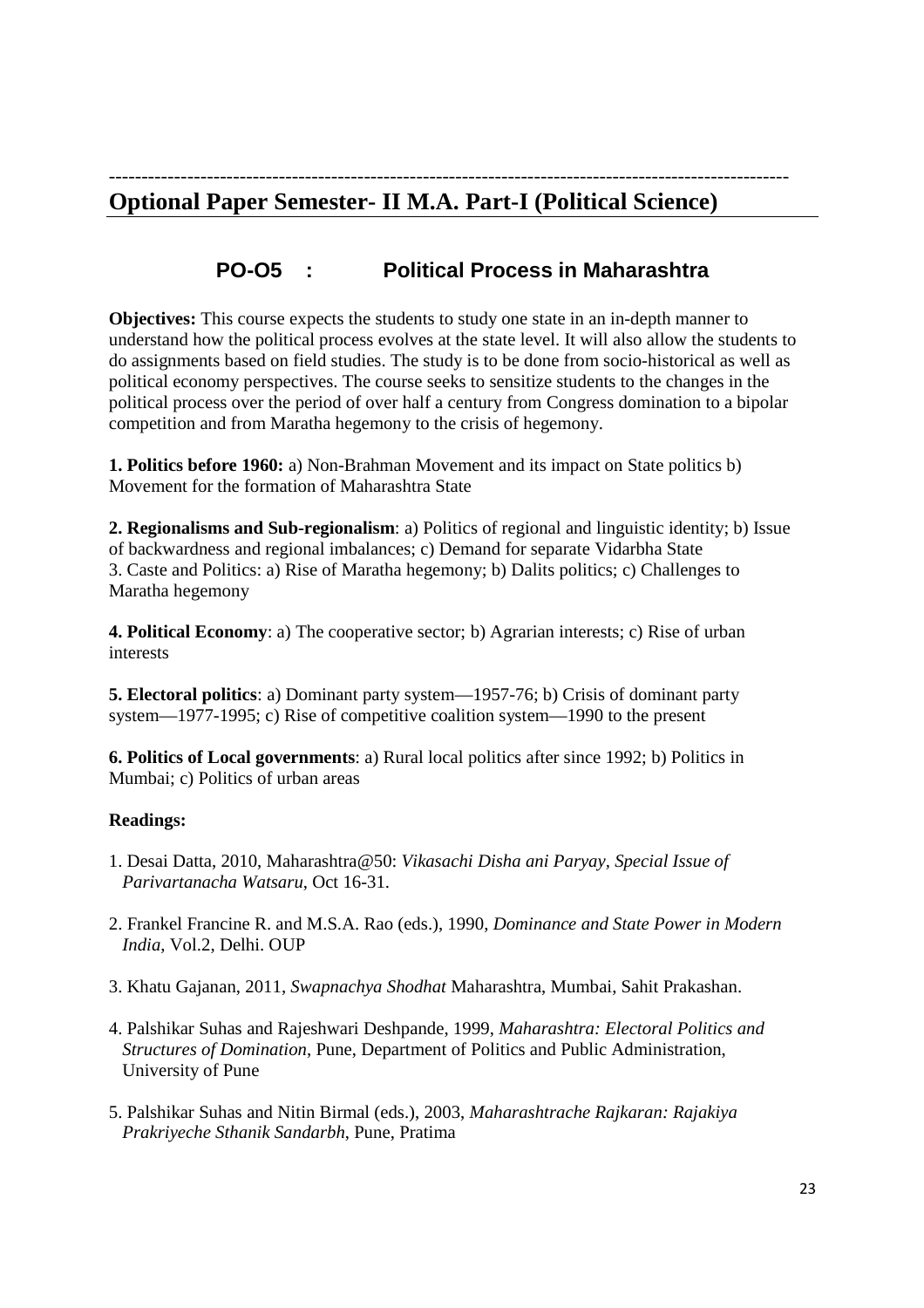- 6. Palshikar Suhas and Suhas Kulkarni, 2007, *Maharashtratil Satta Sangharsh*, Pune, Samkaleen.
- *7.* Palshikar Suhas, Nitin Birmal and Vivek Ghotale, 2010, *Coalitions in Maharashtra: Political Fragmentation or Social Reconfiguration?* Pune, Dept of Politics & Public Administration, CAS Occasional Paper Series: No. 4.
- *8.* Vora Rajendra and Suhas Palshikar, 1996*, Maharashtratil Sattantar*, Mumbai, Granthali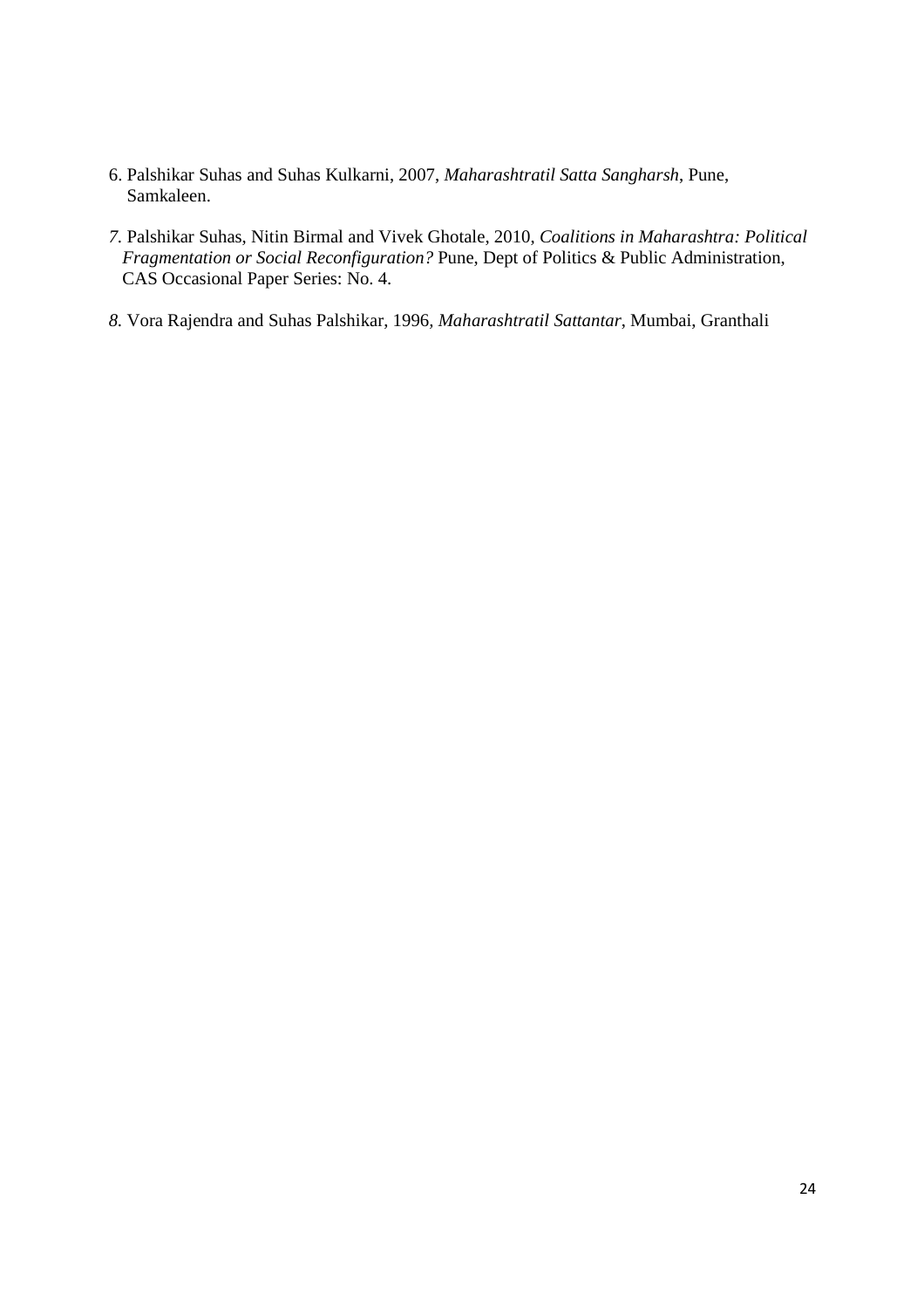# **Optional Paper Semester- II M.A. Part-I (Political Science)**

# **PO-O6 : State Politics in India**

---------------------------------------------------------------------------------------------------------

**Objectives:** The objective of this course is to introduce students to the varied patterns of politics in Indian states with a focus on key common thematic issues. Each thematic issue will be studied with reference to a few states as mentioned in each topic. With the emergence of state as an important unit in Indian politics over the past two decades the course will be a useful supplementary course for students doing Indian politics.

### **1. States as units of politics**

 a. Formation of states b. Centre state and inter-state conflicts (Andhra Pradesh and Assam)

#### **2. Electoral and party politics**

 a. All India and state parties b. Multiple bipolarities (Gujarat, Bihar, Kerala)

#### **3. Regional Identity politics**

 a. Politics of language, religion and ethnicity b. Demands of autonomy and insurgency (Punjab, Jharkhand, Nagaland)

### **4. Caste and politics**

 a. Rise of middle peasant castes b. Dalit and OBC politics (Uttar Pradesh and Tamil Nadu)

#### **5. Political Economy**

 a. Regional disparities b. Urban rural divide (Orissa, Maharashtra)

### **6. In- depth study of any one state except Maharashtra**

### **Readings:**

1. Frankel Francine and M.S.A. Rao (eds), 1990, Dominance and State Power in Modern India, vols.1 and 2, New Delhi, OUP.

2. Jaffrelot Christophe and Sanjay Kumar (ed.), 2009, Rise of the Plebeians: the Changing Face of Indian Legislative Assemblies, New Delhi, Routledge

3. Jenkins Rob, 2004, Regional Reflections: Comparing Politics Across India's States, New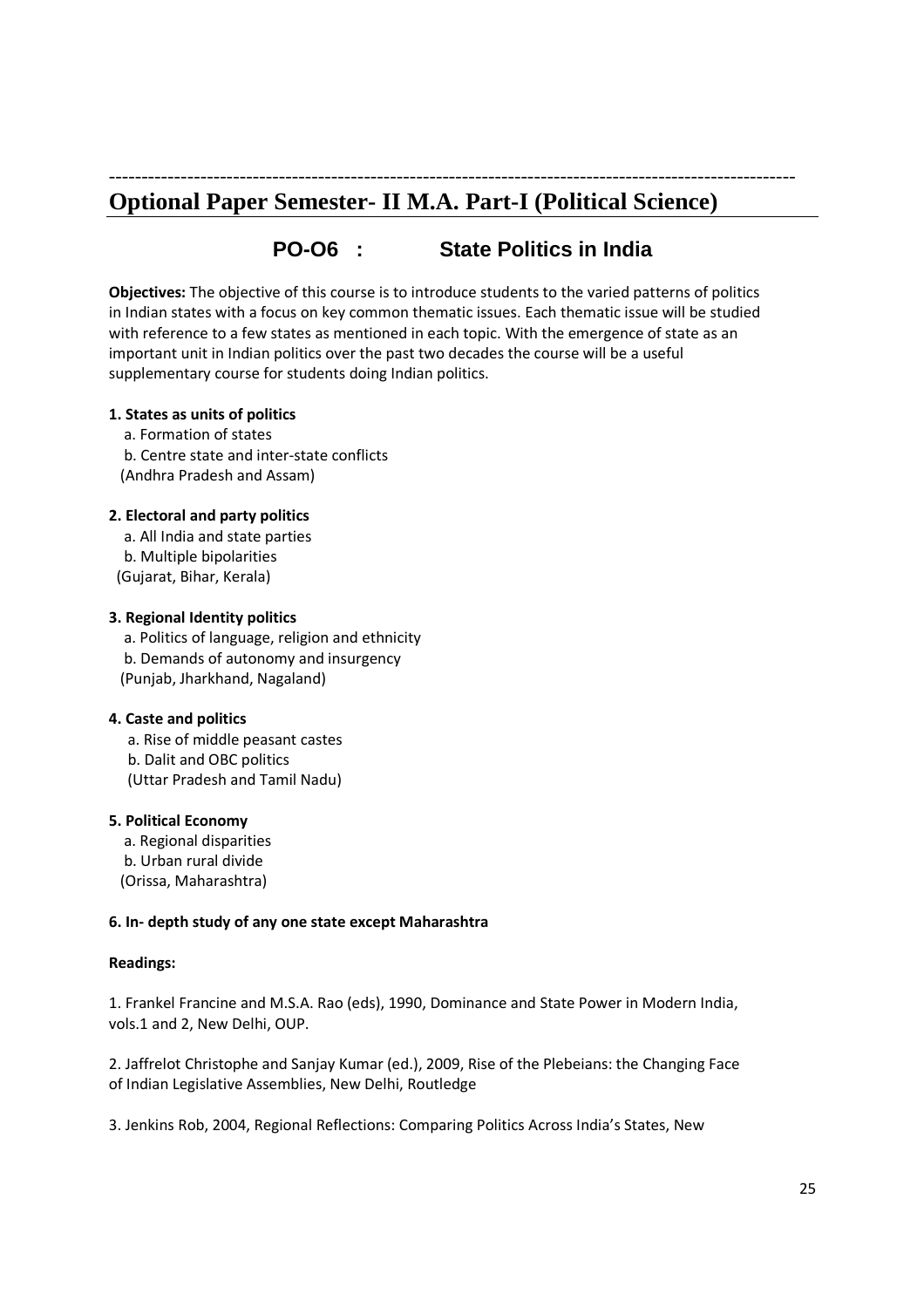Delhi, OUP.

4. Narain Iqbal (ed), 1976, State Politics in India, Meerut, Meenakshi Prakashan.

5. Shastri Sandeep, K C Suri and Yogendra Yadav (eds.), 2009, Electoral Politics in Indian States, OUP.

6. Weiner Myron (ed.), 1965, State Politics in India, New Jersey, Princeton University Press. 7. Wood John R (ed.), 1984, State Politics in Contemporary India: Crisis or Continuity, Boulder, Westview Press.

8. Economic and Political Weekly, 2009, September 26-October 2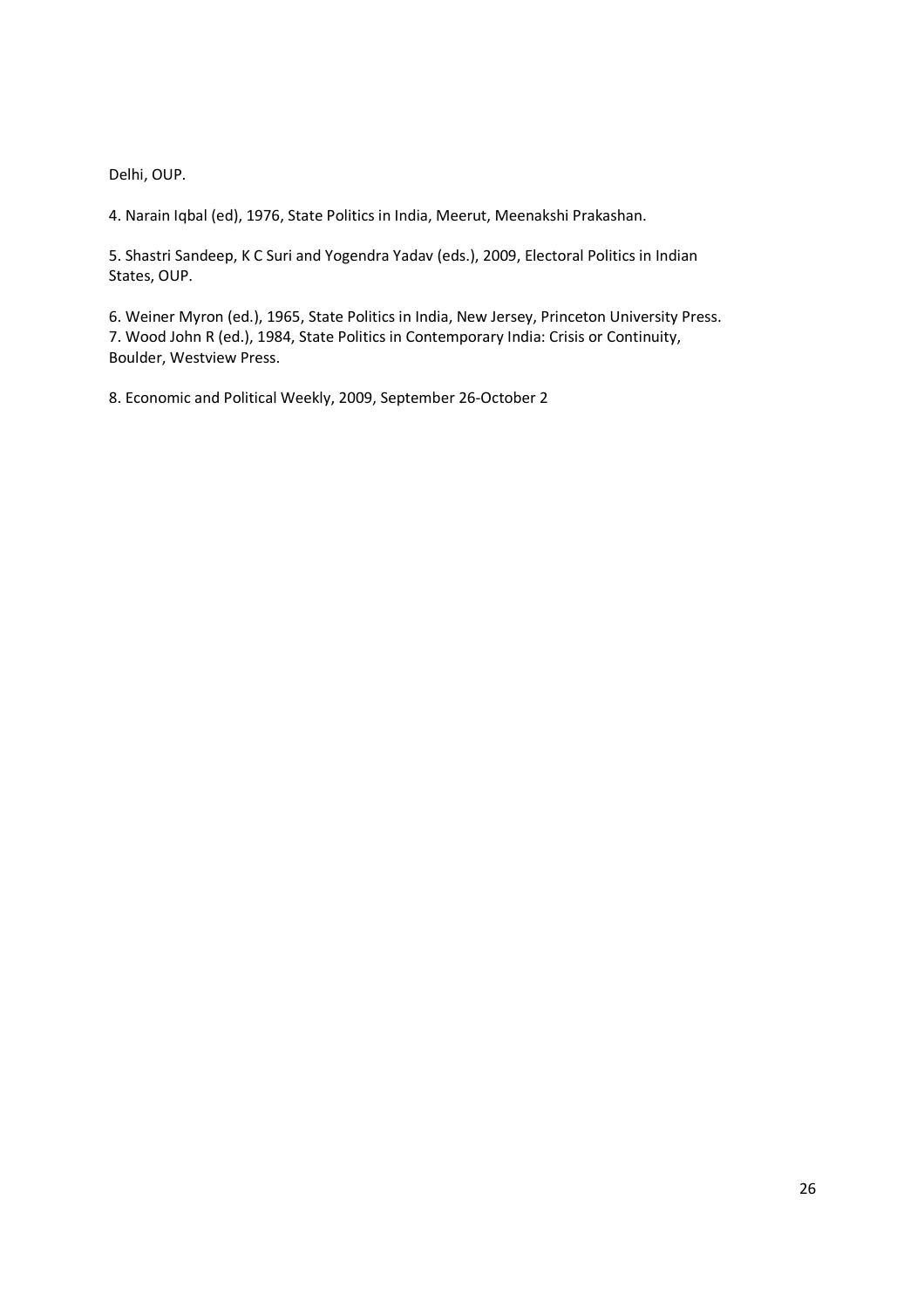# ------------------------------------------------------------------------------------------------------ **Optional Paper Semester- II M.A. Part-I (Political Science)**

# **PO-O7 : Human Rights**

**Objectives:** This course is aimed at introducing the basic idea of Human rights, equip the student with an ability to distinguish between human rights, fundamental rights and also between individual rights and group rights. The course operates at two levels: it discusses human rights in the context of global political order and secondly, discusses the implementation of human rights in the context of rights movements in India.

- **1. The Idea of Human Rights**
- **2. Individual Rights and Group Rights**
- **3. Universalist and Relativist Conceptions of Rights**
- **4. Human Rights in the World: Safeguards and Challenges**
- **5. Human Rights in India: Safeguards and Challenges**

### **6. Human Rights Organisations and Movements**

### **Readings:**

- 1. Baxi Upendra, 2002, The Future of Human Rights, New Delhi, OUP
- 2. Byrne Darren, 2003, Human Rights, Delhi, Pearson Education
- 3. Campbell Tom, Goldberg David et al., 1986, Human Rights, Oxford, Basil Blackwell
- 4. Coicaud J.M., Doyle M. W. et al., 2004, The Globalization of Human Rights, Tokyo, United Nations University Press

5. Evans Tony, 2005, The Politics of Human Rights, London, Pluto Press Gupta, Vijay (ed.), 1996, Perspectives on Human Rights, Delhi, Vikas

6. Hawkesworth Mary and Kogan Maurice (ed.), 1992, Encyclopaedia of Government and Politics (Vol. II), London, Routledge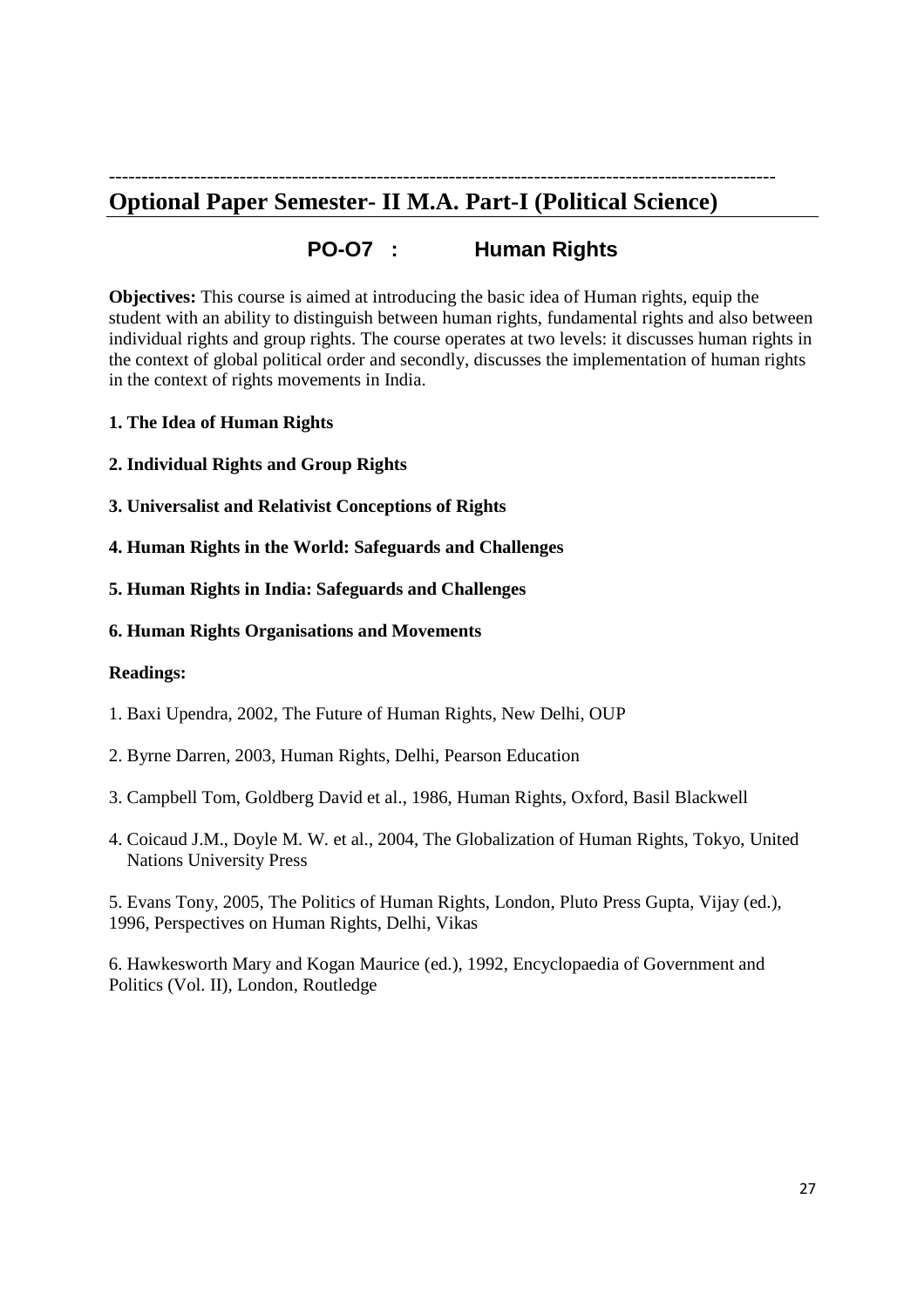# --------------------------------------------------------------------------------------------------------- **Optional Paper Semester- II M.A. Part-I (Political Science)**

# **PO-O8 : Social Movement in India**

**Objectives**: This course expects students to get introduced to the phenomenon of social movements arising from collective mobilizations. Students are expected to also understand the relationship between competitive democratic politics and the social movements. Movements by different sections are to be studied with specific reference to the experience of social movements that have taken place in post independence India. The course also touches upon the issue of civil society initiatives in contemporary India.

# **1. Politics of Mobilization**

- a. Nationalist legacies
- b. Class and caste
- c. 'New' social movements

# **2. Labour movements**

- a. Trade unionism, Informalization of labour
- b. Hamal Panchayat in Pune

# **3. Agrarian Movements**

- a. Issues of land reform, Naxalite struggles, farmers' movements
- b. Bhartiya Kisan Union

# **4. Anti- caste movement**

- a. Dalit movement, OBC mobilizations
- b. Dalit Panthers

# **5. Women's movement**

 a. Issues of sexual and domestic violence, Reservations in political offices b. Anti arrack movement

# **6. Civil Society Interventions**

- a. Challenges to the development agenda of the state, Issues of human rights, NGOs
- b. National Alliance of People's Movements

# **Readings:**

1. Mohanty Manoranjan (ed), 2004, Caste, Class and Gender, New Delhi, Sage

2. Mohanty Manoranjan, Partha Nath Mukherjee and Olle Tornquist (eds), 1998, People's Rights: Social Movements and the State in the Third World, New Delhi, Sage